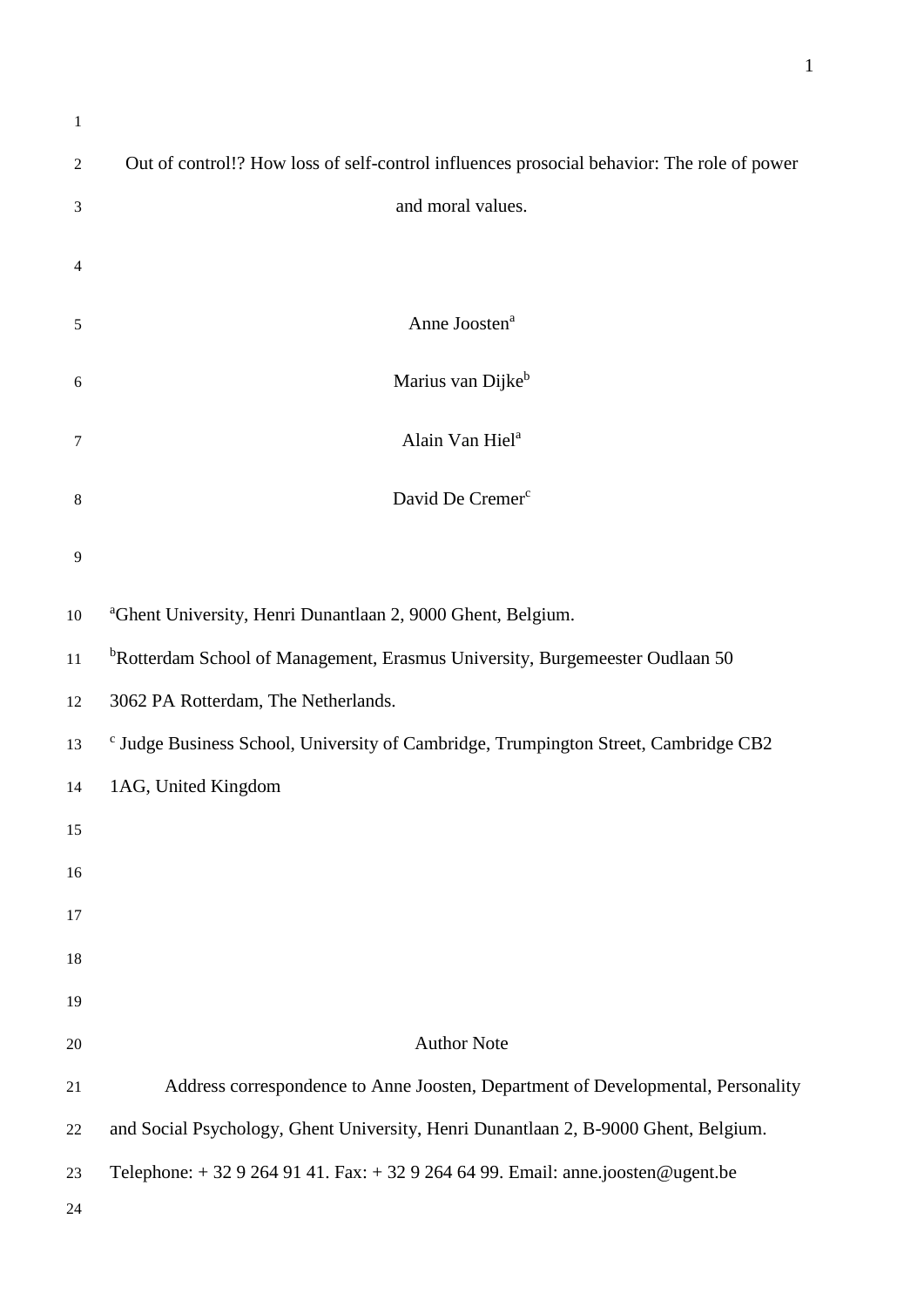#### Abstract

 Lack of self-control has been suggested to facilitate norm-transgressing behaviors because of the operation of automatic selfish impulses. Previous research, however, has shown that people having a high moral identity may not show such selfish impulses when their self- control resources are depleted. In the present research, we extended this effect to prosocial behavior. Moreover, we investigated the role of power in the interaction between moral identity and self-control depletion. More specifically, we expected that power facilitates the externalization of internal states, which implies that for people who feel powerful, rather than powerless, depletion decreases prosocial behavior especially for those low in moral identity. A laboratory experiment and a multisource field study supported our predictions. The present finding that the interaction between self-control depletion and moral identity is contingent upon people's level of power suggests that power may enable people to refrain from helping behavior. Moreover, the findings suggest that if organizations want to improve prosocial behaviors, it may be effective to situationally induce moral values in their employees.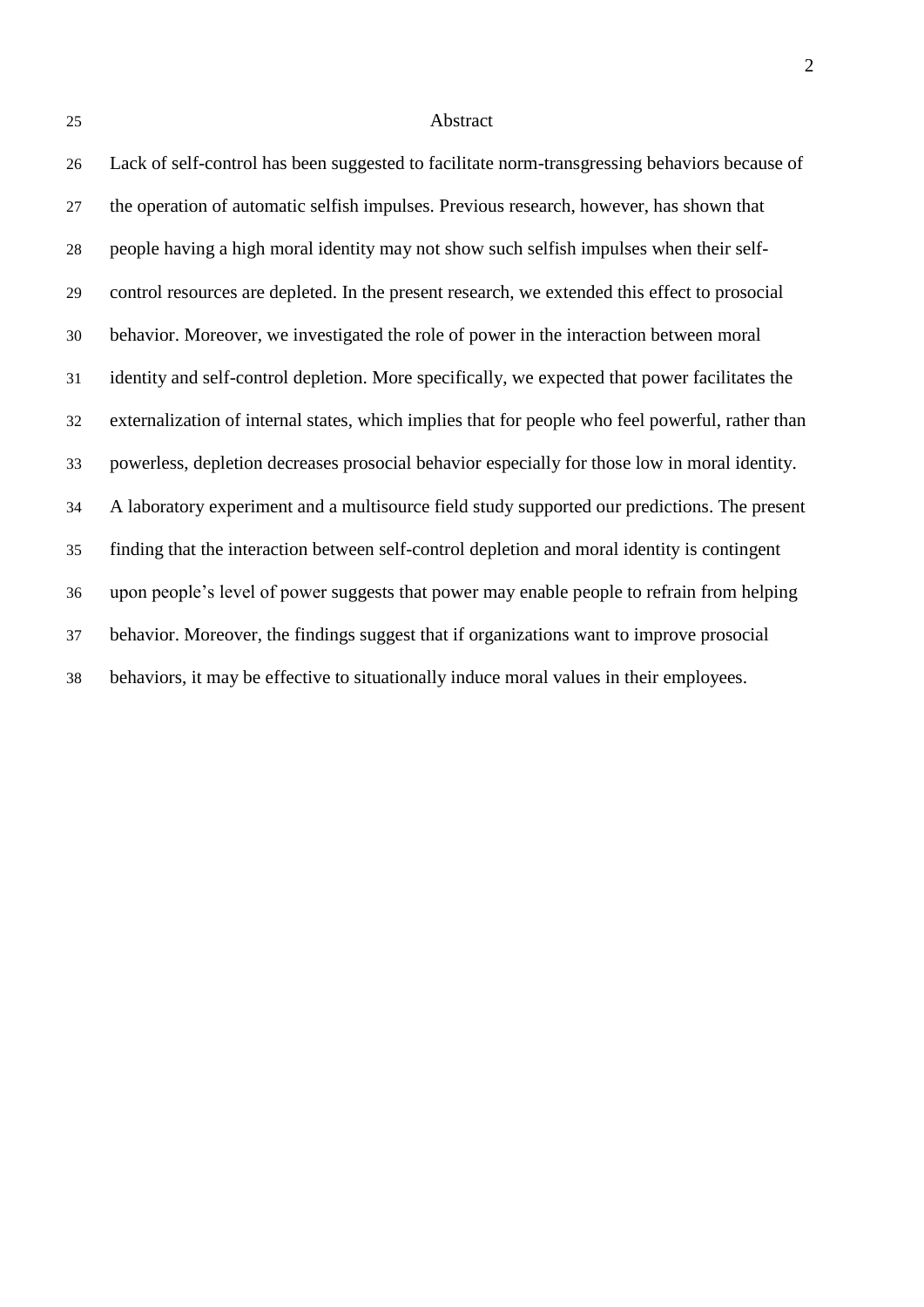# **Out of control!? How loss of self-control influences prosocial behavior: The role of power and moral values.**

 Research suggests that in order to display prosocial and cooperative behaviors, people require active self-control to override their automatic selfish impulses [1]. This suggestion may have important implications in the context of work organizations because prosocial employee behaviors like voluntary helping one's supervisor and coworkers, speaking up to improve the way in which work is organized, and attempting to offer the best customer service possible all play a significant role in effective organizational functioning [2,3]. However, a variety of forces that are known to hamper and deplete self-control are omnipresent in work situations, such as the necessity to make many choices and decisions [4], overly long working hours that lead to sleep deprivation [5,6], and stress [7]. In other words, a number of factors that seem inherent to organizational life may constrain prosocial employee behavior, and therefore organizational effectiveness.

 Yet, not everybody requires active self-control to display prosocial behavior. More specifically, people who have internalized moral values - as indexed by a high moral identity - may act in prosocial ways regardless of their level of self-control. This is an important theoretical idea because it presents a different perspective on the workings of automatic processes than most other studies, which usually assume that selfishness is automatically activated (e.g., [8-10]). However, internalized moral values have been argued to facilitate the self-regulation of moral behavior [11,12], which should explain why they can override automatic self-oriented processes.

 Unfortunately, there is as yet little empirical evidence to substantiate these arguments in the context of prosocial behavior. The present research therefore focuses on the interaction between internalized moral values and self-control depletion in predicting voluntary prosocial behaviors. Research on negative and antisocial behaviors has shown that the combination of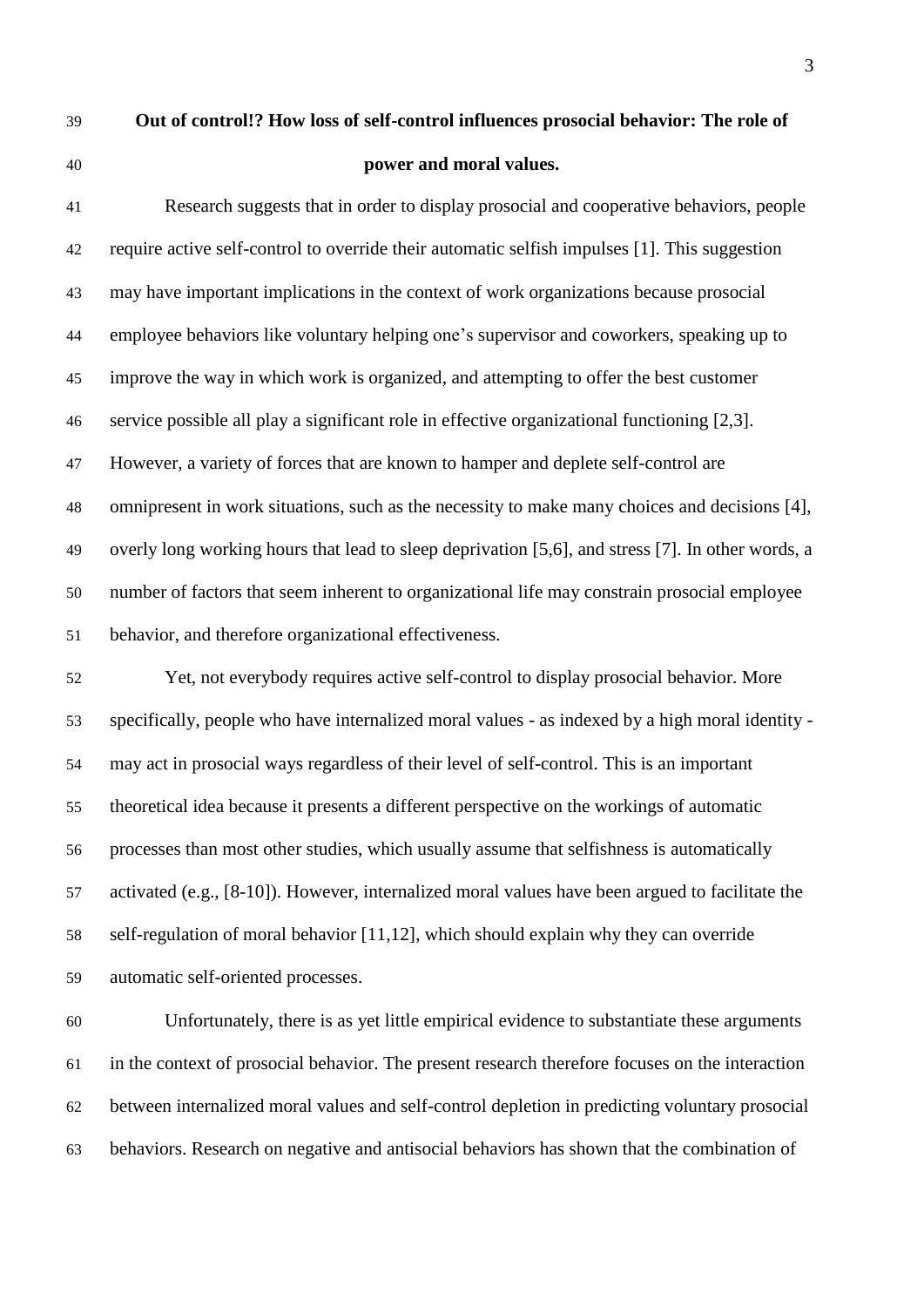depletion and low moral identity increases antisocial behavior [13,14]. However, in the present paper we argue that selfishness by showing antisocial behavior is inherently different from selfishness by refraining from prosocial behavior. We argue that people need power to feel that they can refrain from helping others. People who feel powerful are more inclined to disregard others [15,16] and therefore more likely to deviate from prevailing norms [17]. We thus expect that power is likely to be a facilitator of the selfish state resulting from the combination of depletion and low moral identity.

 In the following sections, we will first develop our argument regarding the relevance of self-control for the display of voluntary prosocial behaviors and the role of internalized moral values in this process. We develop our reasoning using the influential strength model of self-control (see [18] for an overview). Internalized moral values are analyzed in terms of theorizing on moral identity [19-21]. Then, we will develop our argument regarding the critical moderating role of power in this process. This will result in a hypothesis regarding a three-way interaction effect of self-control, moral identity and employee power on voluntary prosocial behavior.

#### **Theoretical Background**

#### **Self-Control, Depletion, and Prosocial Behavior**

 Self-control refers to an individual's ability to inhibit, override, or refrain from acting upon his/her impulses and desires [22-24]. The human capacity for self-control is extremely adaptive and enables people to follow society's norms and rules [24,25]. In line with this, research has shown that self-control failures may lead to various behavioral problems that can be harmful to people and to social collectives, such as depression, aggression, the inability to manage finances, and theft. Conversely, successful self-control has been linked to numerous positive outcomes such as success at work, increased concentration, and an improved ability to cope with stress and problems (see [18] for an overview).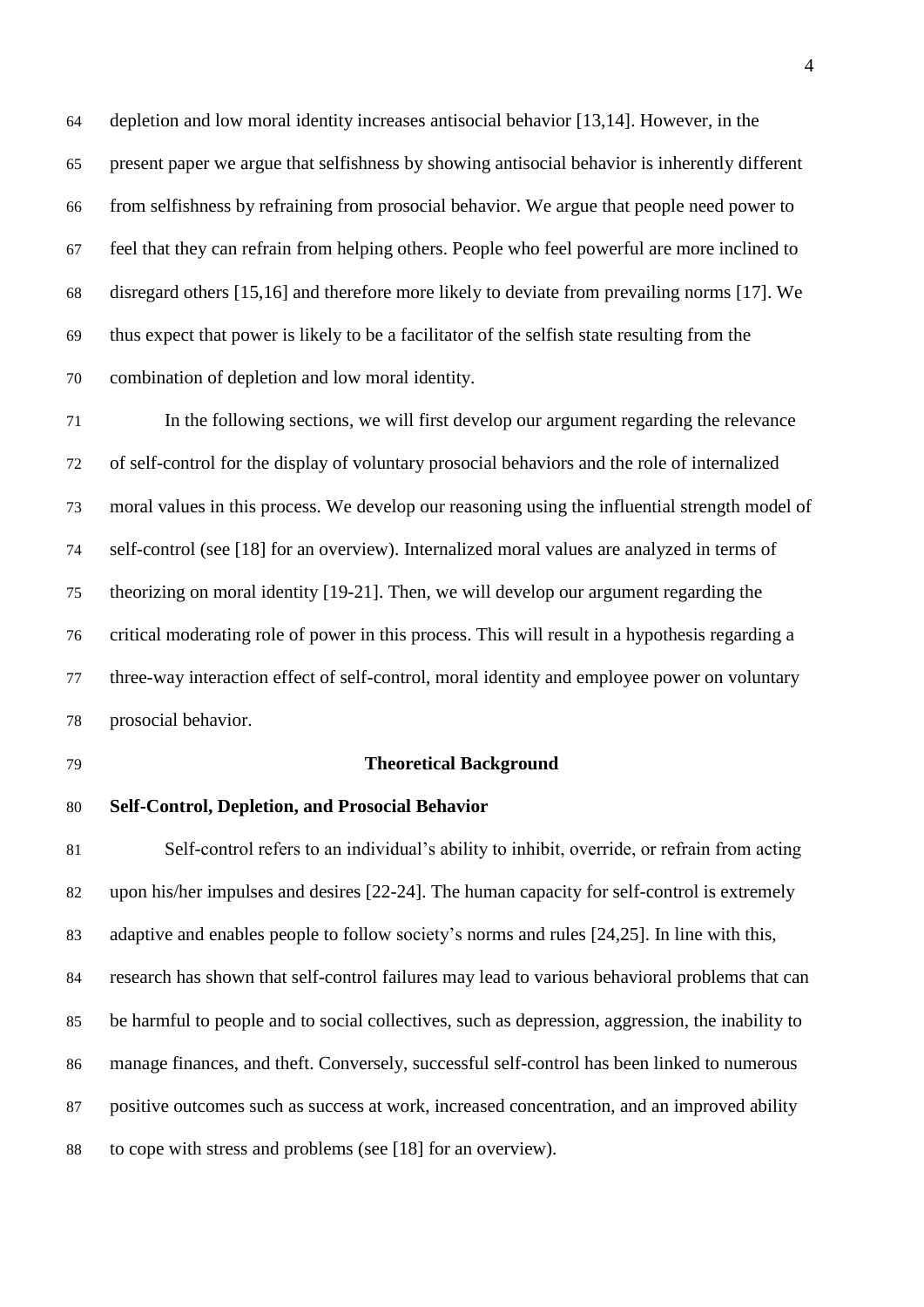Research on self-control failures suggests that the capacity for self-control is a limited resource, which, with repeated use, can become depleted [26]. When self-control resources are depleted, performance on subsequent acts that require self-control may be impaired [18,26]. Self-control failures are thus more likely to emerge when an individual performs multiple acts that require self-control without rest or replenishment [26,27].

 Importantly, the limited resource model of self-control may also have implications for our understanding of prosocial behavior. Specifically, it has been argued that displaying prosocial behavior and avoiding antisocial behavior requires self-control to override selfish impulses [1]. Indirect support for this idea is found in laboratory research that focuses on antisocial behavior showing that after an initial act that required self-control, people were more likely to cheat [9,13] and to act aggressively [28]. Research focusing on prosocial behavior, however, is scarce, if non-existent. We know of only one paper that addressed this issue but mostly in terms of prosocial intentions: DeWall and colleagues [1] showed that depletion reduced participants' intention to help, but helping behavior was not included in the design. These findings suggest that people need self-control resources for prosocial behaviors to emerge. Interestingly, research suggests that having moral values (i.e., moral identity) facilitates the self-control of prosocial behavior [29]. That is, people with a high moral identity are more likely to have moral values readily accessible, even in situations that impair self-control. Below, we explicitly argue how moral identity may influence the self-regulation of prosocial behavior.

**Moral Identity**

 Moral identity reflects the degree to which people consider being a moral person an important part of their self-concept [19,20]. Moral identity has been conceptualized as a cognitive representation or schema of moral values, goals, traits, and behavioral scripts [20,29]. For people high in moral identity, this moral self-schema is more readily accessible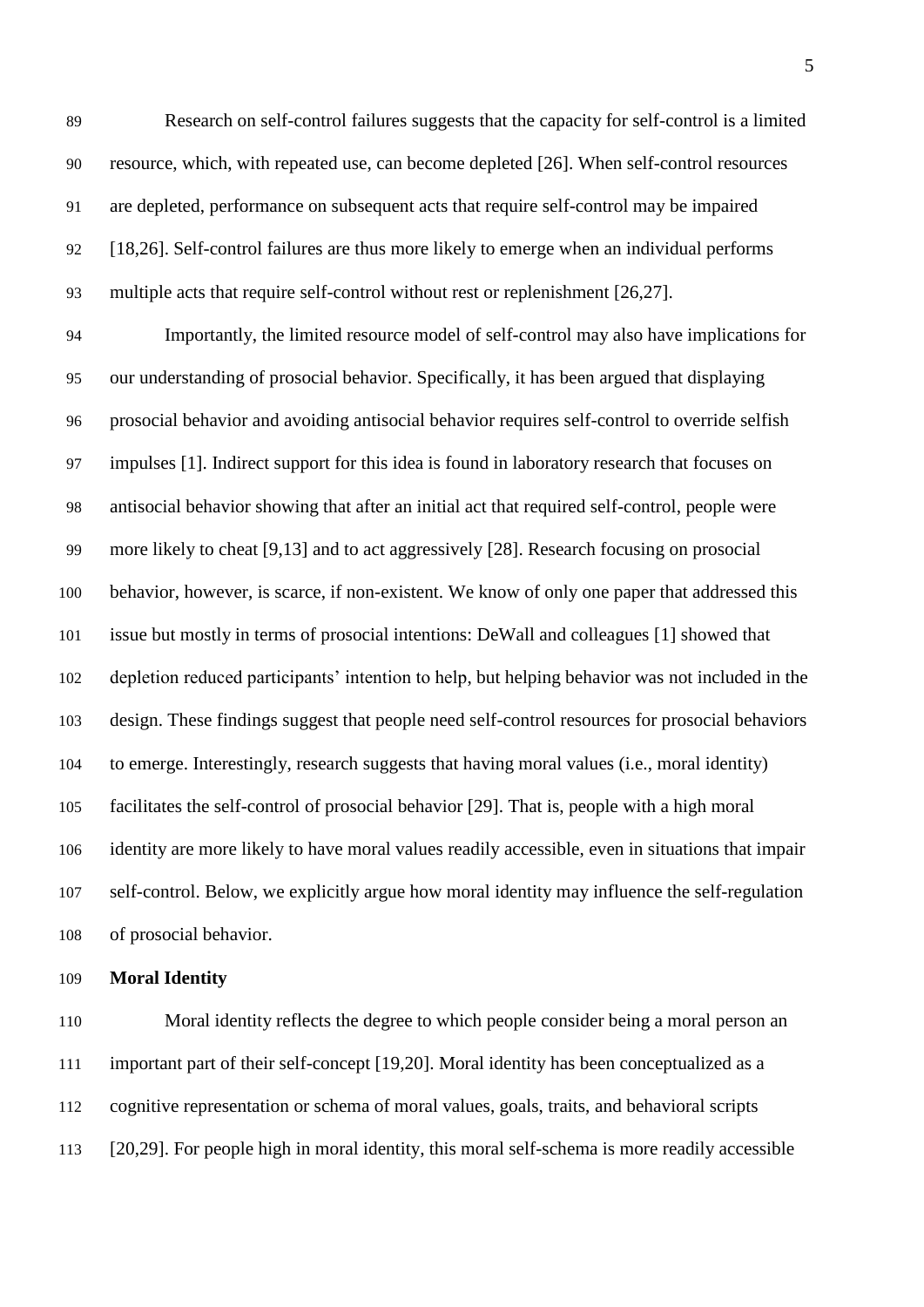and available for use than for people low in moral identity [20,30]. When activated, moral identity should have a strong influence on one's cognition and behavior, as individuals have a strong tendency for self-consistency [19,31].

 Consequently, moral identity is an important predictor of prosocial behavior [21] and has been associated with increased levels of self-reported volunteering [19], ethical leader behavior [32], an increased likelihood of making a donation [19,33], and charitable giving [34]. Additionally, moral identity has been linked to decreased levels of selfish behavior, such as less lying in business negotiations [20], lowered aggression on the football field [35], and less antisocial behavior among adolescents [36].

 Important for the present purposes, moral identity may also facilitate the self- regulation of prosocial behavior in situations that constrain the availability of self-regulatory resources (e.g., self-control depletion). As argued above, people with a high moral identity have more readily accessible moral values than people with a low moral identity [29]. Consequently, people with a high moral identity should be especially likely to expend extra effort to self-regulate their prosocial behaviors. Over time, people with a high moral identity will thus more frequently implement prosocial behavior, resulting in more internalized and automatic enactment of prosocial behavior [12]. People with a high moral identity are thus likely to have their moral values more readily available, even in situations in which their self- control resources are depleted. We know of only two studies that offer some indirect support for this argument, but this support is offered in the realm of negative behavior. This research shows that depletion makes people low in moral identity more likely to show antisocial behavior, whereas this negative effect of depletion was absent among people high in moral identity [13,14]. In other words, the combination of depletion and a low level of moral identity represents a negative cocktail as evinced by the heightened levels of antisocial behavior.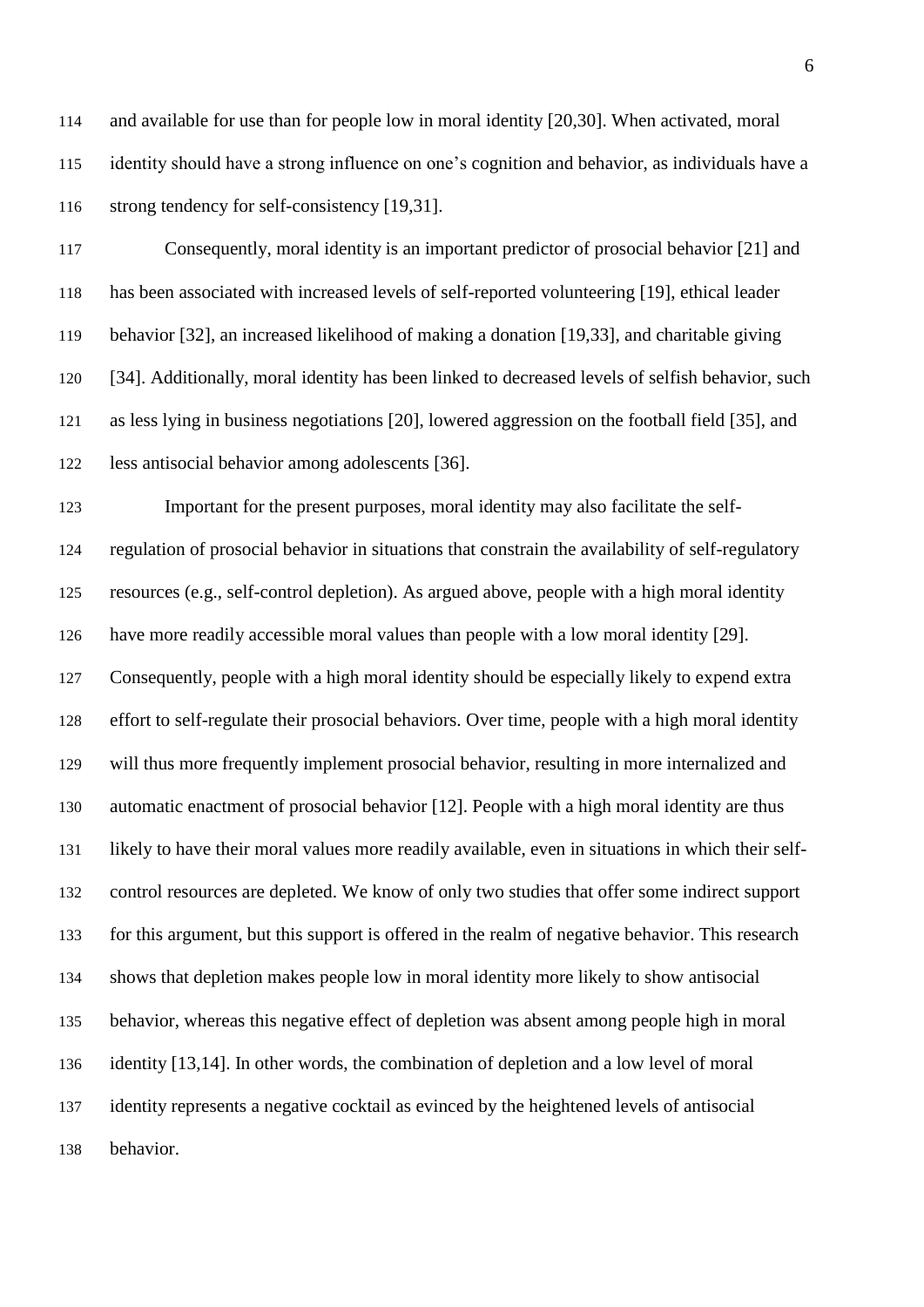However, findings obtained with negative behaviors cannot be straightforwardly extrapolated to (the non-display) of positive behavior. In philosophy, an important distinction is made between positive (i.e., do good for another) and negative duties (i.e., refraining from doing something morally bad; [37]). Importantly, Kant [38] argued that negative duties are more stringent than positive duties. In other words, refraining from negative behavior is considered more pressing than positive behavior, and therefore, negative behaviors are often regulated by state legislation [39]. Likewise, in organizations, refraining from antisocial and selfish behavior is regulated by formal sanction systems, whereas displaying prosocial behavior is often informal and more easy to implement because of its' social desirability. Admittedly, the display of prosocial behavior might sometimes be restrained by, for example, formal organizational rules and regulations [40] or by the demands that are inherent in employees' primary tasks [41]. However, helping others is often considered to be rewarding and these behaviors 'feel good' [42,43]. These behaviors are already stimulated at a young age [44]. Moreover, such behaviors are 'the right thing to do' and as such affirm one's morality (see [45]). Thus, these behaviors are mostly regulated by informal norms rather than by explicit sanctioning systems.

 Variations in the display of antisocial and prosocial behavior can thus *not* be expected to be symmetrical. As such, selfishness by showing antisocial behavior is inherently different from selfishness by refraining from prosocial behavior. One can thus not straightforwardly extrapolate the effects of factors that influence the display of negative and antisocial behaviors toward the non-display of positive and prosocial behaviors. Hence, it remains to be seen whether the interaction effect between moral identity and depletion on antisocial behavior generalizes to the display of prosocial behavior. As we argue below, it is likely that power is a facilitator of the selfish state resulting from the combination of low moral identity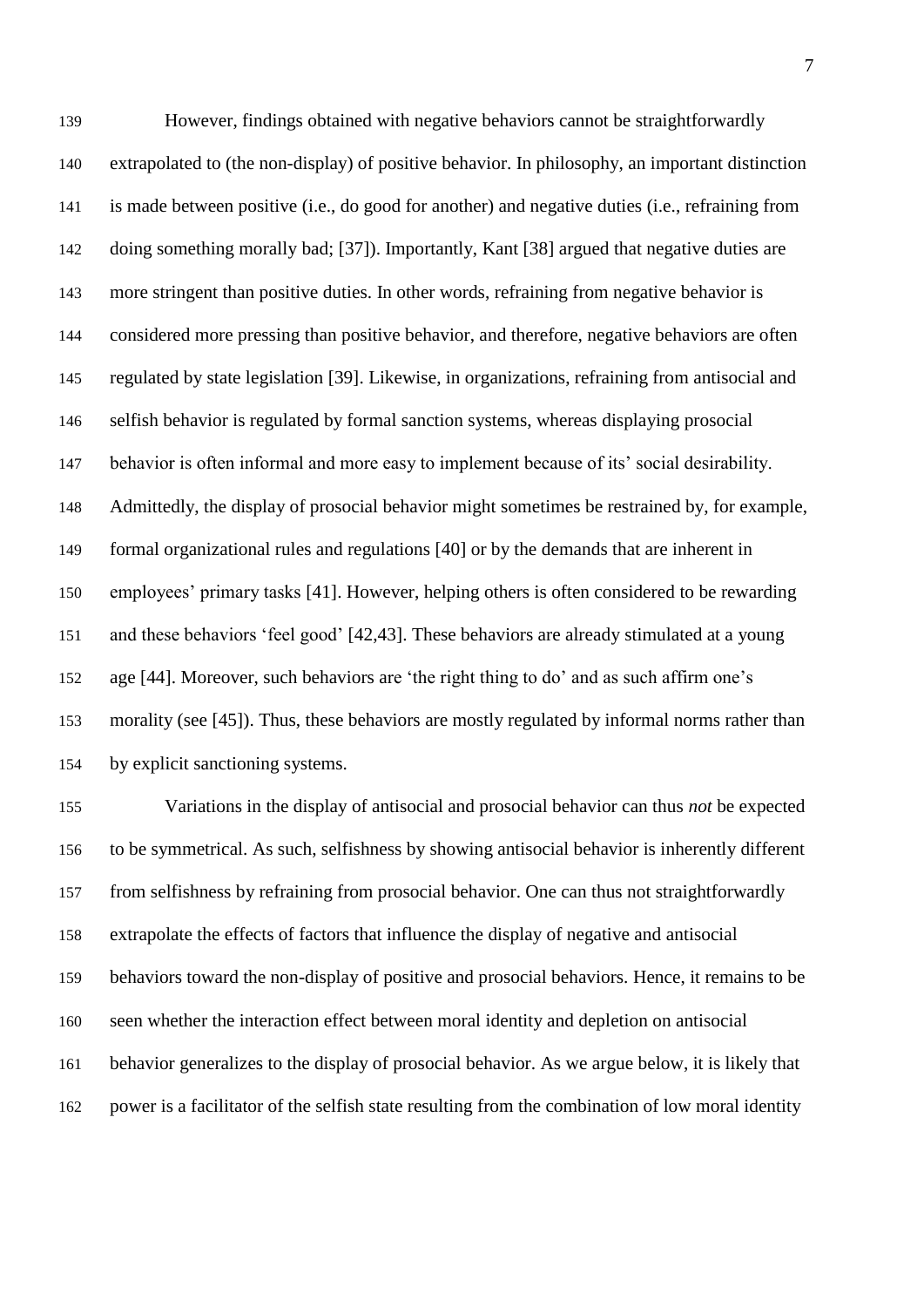and depletion. In other words, it may be that people actually need power to feel that they can refrain from prosocial behavior.

#### **Power as an Inhibitor of Prosocial Behavior**

 Power is typically defined as one's ability to administer and deny valuable resources or punishment to other people (e.g., [15,46,47]). Power is a central aspect of organizational contexts [48,49], and as such, can have a substantial impact on the emergence of selfish behaviors. Specifically, power has often been viewed as a corruptive force, influencing people to behave in self-interested ways [15,50-52]. A number of empirical studies have indeed suggested that people who experience power tend to focus on selfish impulses and subordinate the needs of others to their own desires (for overviews, see [15,16]). Moreover, the experience of power makes people less likely to empathize with someone else [53,54]. People who experience power are also less influenced by others and less likely to conform to prevailing norms [17]. In sum, it seems that people who feel powerful are inclined to disregard others in their behavior. More recent research, however, suggests that the relation between power and self- interested behavior may be more complex [15]. Rather than directly influencing behavior, power may instead amplify the behavioral expression of individual predispositions [48,51,55,56]. Wisse & Rus [57], for example, found that people who experienced power

 displayed more antisocial behavior when they focused on their personal self than when they focused on their social self.

 The finding that power magnifies inherent impulses is interesting in the context of moral identity and self-control depletion. Because the combination of a low moral identity and self-control depletion has been reported to increase antisocial behavior and, as such, can be considered to represent a cocktail of selfishness, power should be expected to be a magnifying factor. As we argued before, it is not possible to simply translate results found in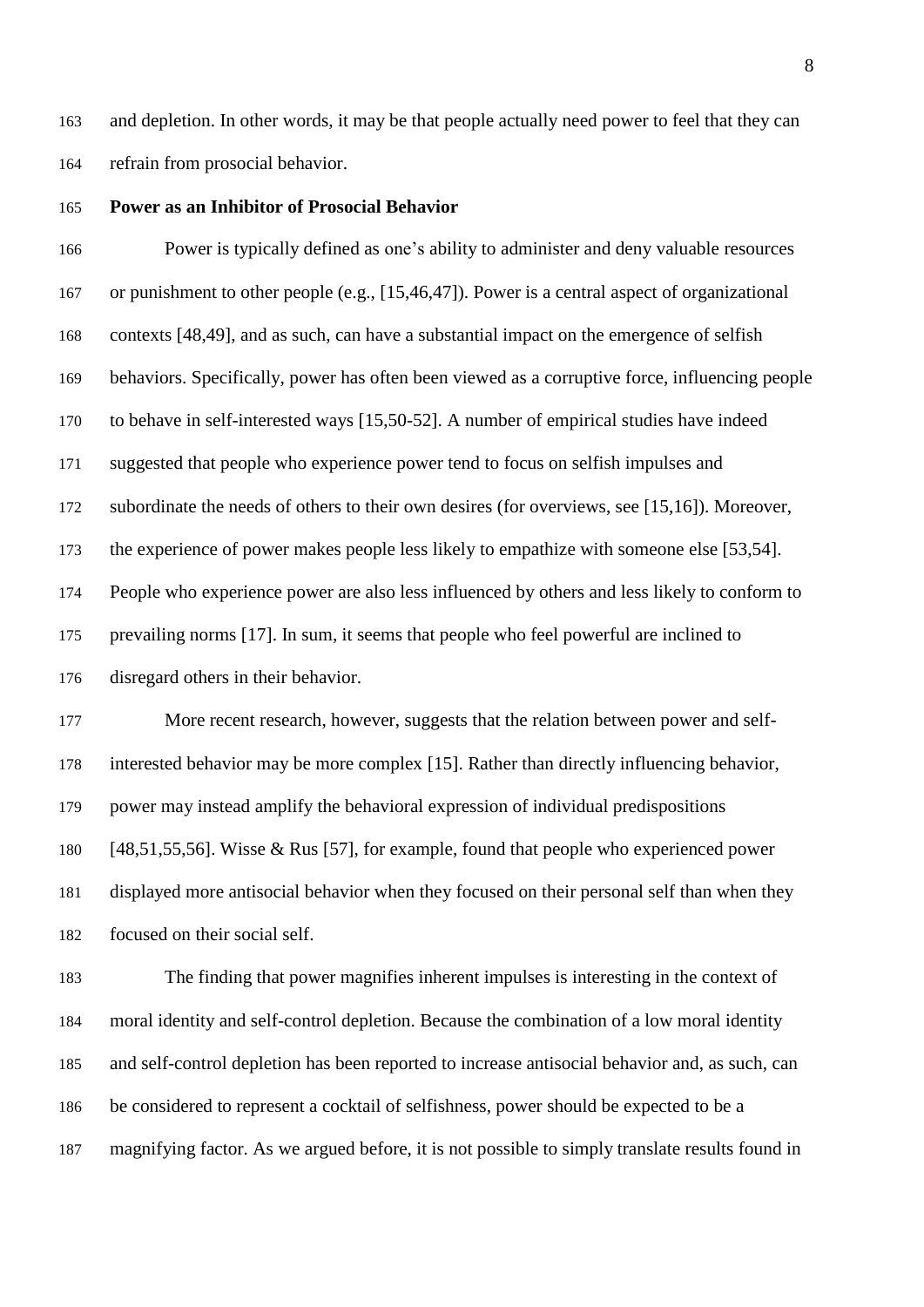the realm of negative behavior to positive behavior, and it therefore remains to be shown whether the combination of low moral identity and depletion leads to lower levels of prosocial behavior, or if power is a necessary facilitator of this effect. We expect the latter to be true for two reasons. First, prosocial behavior is usually displayed in high quality relationships such as workplace relationships. Power, however, may actually undermine this prevalence of prosocial behavior in high quality relationships. More specifically, power leads to an objectification of others, which transforms workplace relationships in exchange relationships, as such undermining prosocial behavior [56]. Second, while the display of positive behavior is enhanced by societal norms and education, high power undermines conformity [17], and therefore less helping behavior can be expected. In other words, people high in power may feel that they are in a position where they can get away with less helping behavior.

 For people high in moral identity, on the other hand, depletion does not influence their level of selfishness as research suggests that high moral identifiers have their moral values more readily accessible even in situations of self-control depletion [13,14]. Because prosocial behavior is easy to implement and generally sustained by societal and organizational norms, we expect that people high in moral identity act in line with these societal norms irrespective of their level of depletion. In the same vein, one could also reason that power, as a facilitator of individual predispositions, may increase the prosocial behavior of people high in moral identity. Indeed, there is some research that indicates that people high in power who focus on moral or prosocial values show less antisocial behavior than those low in power [48,57]. Prosocial behavior is -unlike antisocial behavior- relatively easy to implement and sustained by societal and organizational norms. We expect that because of this high social acceptance of most prosocial behaviors, power will not lead to more prosocial behavior for high moral identifiers. That is, we expect that prosocial behavior is already part of the daily routine for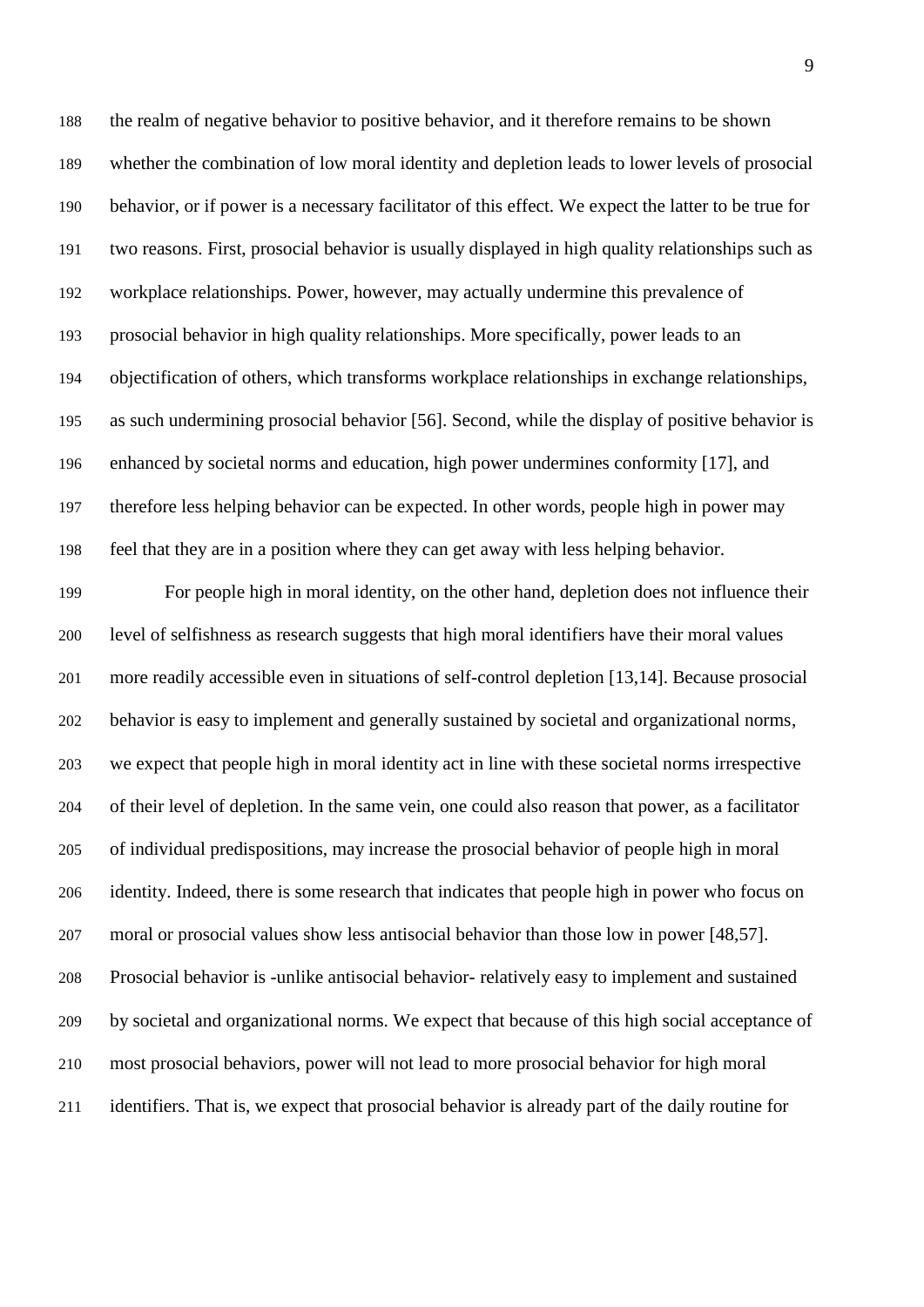people high in moral identity, and power is not likely to increase their helping behavior beyond this level.

#### **Overview of Predictions and Studies**

 There is reason to believe that self-control depletion undermines the emergence of prosocial behaviors. However, internalized moral values in terms of a high moral identity facilitate the self-regulation of prosocial behavior, even in situations that impair self- regulation. In other words, depletion is likely to make people low in moral identity less prosocial, whereas depletion should have no effect on people high in moral identity. In the present research we expect that - contrary to the negative effects of depletion and low moral identity on antisocial behavior - power is a facilitator of the negative combination of depletion and low moral identity on prosocial behavior. It is likely that people may need power to feel that they can get away with refraining from prosocial behavior. Hence, we expected that power facilitates the interaction effect of depletion and moral identity on prosocial behavior. This leads to our Hypothesis, which implies a three-way interaction between depletion, moral identity and power. In particular, when power levels are high, a combination of depletion and low moral identity lead people to refrain from prosocial behavior, whereas no such an effect is expected when power levels are low. The present study's Hypothesis therefore states that:

 *The negative effect of depletion on prosocial behavior among people low in moral identity is restricted to people high, rather than low in power.*

 We tested this Hypothesis in two studies. Study 1 was a controlled laboratory experiment in which participants' power and level of depletion were manipulated. We measured the participant's level of moral identity independent from the experimental situation. The dependent variable in this study was the extent to which the participants helped another person who was in need.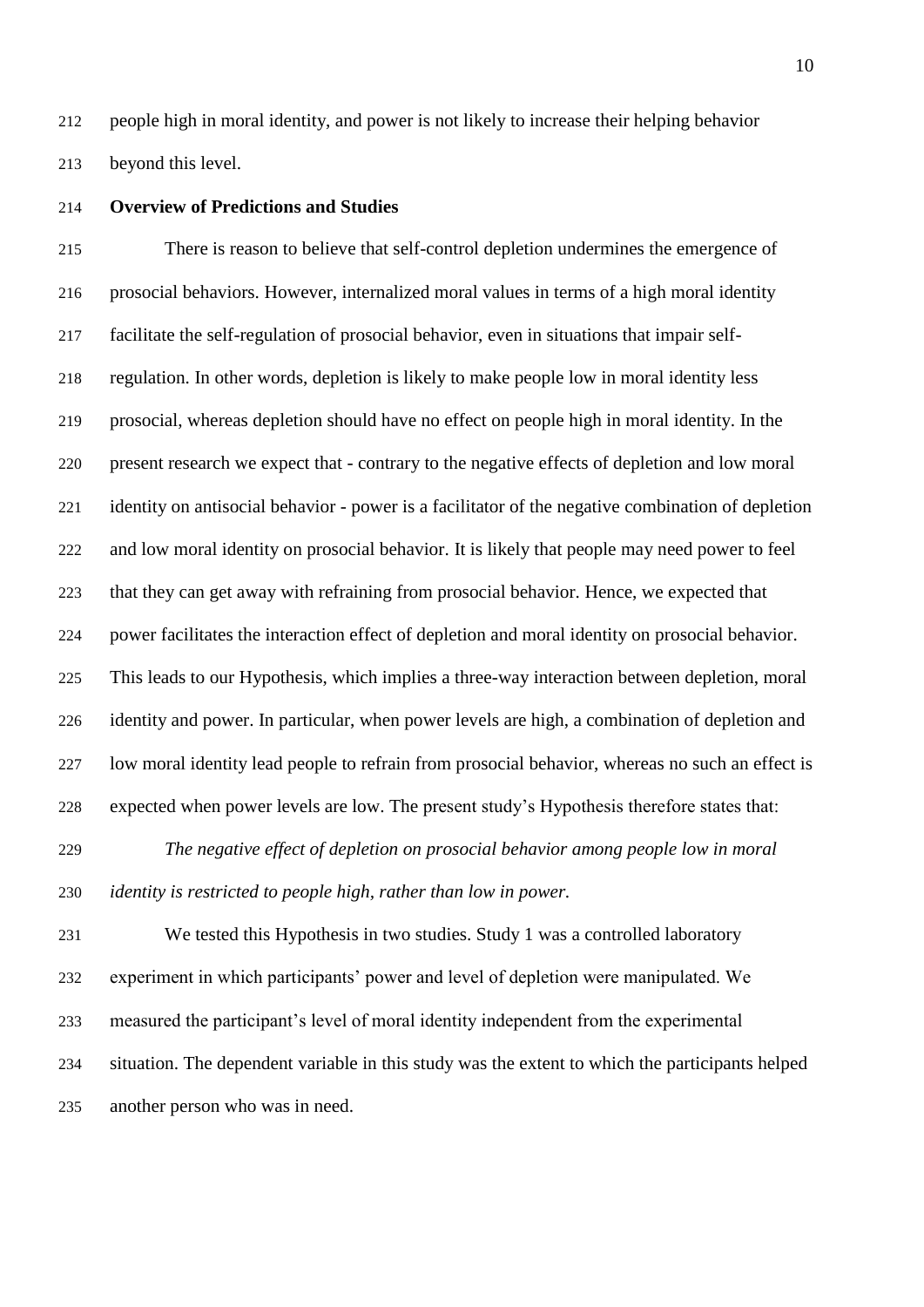The controlled setting in Study 1 makes it possible to draw causal conclusions, but it does not tell us much about the relevance of the processes that we set out to study in actual organizational contexts. Therefore, Study 2 was conducted in an organizational setting, using a multisource design. We asked employees of various organizations to indicate their level of depletion, their moral identity, and their power in the organization using well-established measures. To avoid potential common method and self-presentation biases [58] we asked a colleague to indicate the focal employee's level of prosocial behavior. We operationalized prosocial behavior as organizational citizenship behavior (OCB). OCB is an important and commonly used index of prosocial employee behavior because it describes various types of discretionary, extra-role behaviors that contribute to effective organizational functioning but 246 that are not explicitly required [59].

#### **Study 1**

**Method**

 **Ethics statement.** Ethics approval for Study 1 was formally waived by the ethical committee of the Faculty of Psychological and Educational Sciences (FPPW), Ghent University, as this research was performed in adherence with the ethical protocol of the university. All participants gave their formal, written consent, and were fully debriefed after the experiment. Participants participated voluntary and they could quit the experiment at any time without negative consequences. All data was analyzed and stored anonymously.

**Participants and design.** Eighty-four undergraduate students<sup>1</sup> from a medium-sized Belgian university participated in this study. The average age of participants was 18.95 years (*SD* = 2.11), and 89.3 percent were women. The participants were recruited through an online sign-up system and received partial course credit for their participation. Participants were randomly assigned to one condition of a 2 (depletion versus no depletion) x 2 (high versus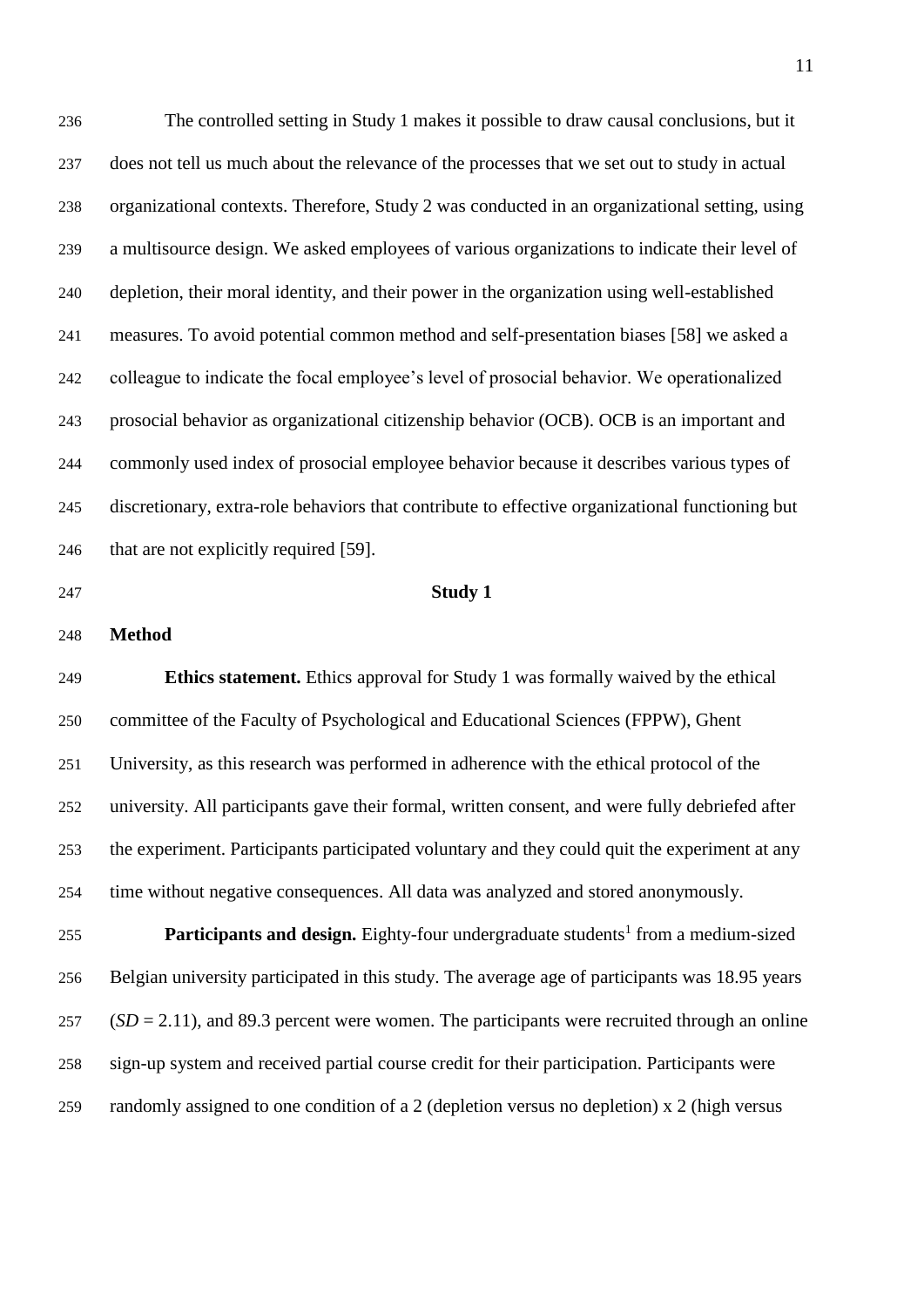low power) between subjects design. Participants' moral identity was assessed prior to the experimental manipulations, creating an additional continuous between subjects variable.

 **Moral identity measure.** Participants responded to an online questionnaire including demographic information and a measure of moral identity 24 hours before the actual experiment. We used Aquino and Reed´s [19] instrument to measure participants' moral identity. Following Aquino and Reed [19], and in line with our theoretical ideas, we relied on the Internalization dimension of this instrument (i.e., the extent to which people find morality an important aspect of who they are) and disregarded the Symbolization subscale (which measures the extent to which people want to appear as a moral person). The Internalization subscale has been proven to be the most stable and robust predictor of moral behavior [29,34]. In line with Aquino and Reed's [19] procedure, the following instructions were given: "Listed below are some characteristics that might describe a person: Caring, Compassionate, Fair, Friendly, Generous, Helpful, Hardworking, Honest, and Kind. The person with these characteristics could be you or it could be someone else. For a moment, visualize in your mind the kind of person who has these characteristics. Imagine how that person would think, feel, and act. When you have a clear image of what this person would be like, answer the following questions." Participants then responded to the five Internalization items on a 7-point scale. Sample items from this scale are: "It would make me feel good to be a person who has these characteristics" and "Having these characteristics is an important part of my sense of 279 self" (1 = *totally disagree*; 7 = *totally agree*; Cronbach's  $\alpha$  = .72; *M* = 6.18, *SD* = 0.60).

 **Experimental procedure.** Upon arrival at the laboratory, participants were seated in separate cubicles, each equipped with a personal computer. All communication took place via this computer.

 First, participants were introduced to the power manipulation, taken from Galinsky and colleagues [51] that served to prime high versus low power. Participants were asked to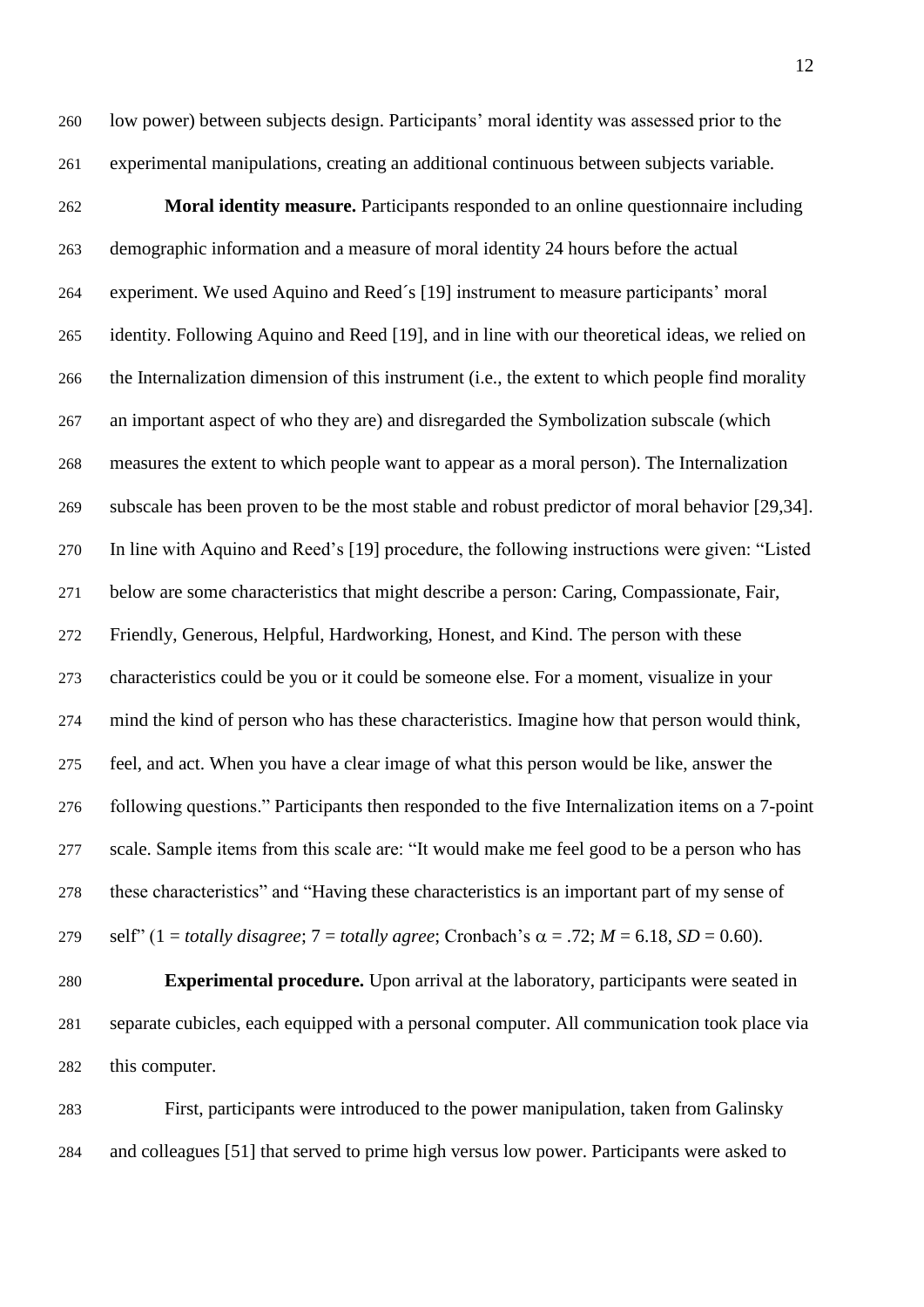recall a particular situation in their lives. Participants in the high power condition wrote about "a particular situation in which you had power over another individual or individuals". Participants in the low power condition wrote about "a particular situation in which someone else had power over you."

 Following the power manipulation, participants responded to the manipulation checks using two items (adapted from [60]): "How powerful did you feel in the situation you recalled" and "How much power did someone else have over you in the situation you recalled" (reversed; 1 = *not at all*; 7 = *very much so*).

 Participants then completed the depletion task (taken from Baumeister et al., 1998). This task has proven to be successful as a manipulation of self-control depletion in a number of studies (e.g., [26,61,62]). In the first part, participants were instructed to indicate each instance of the letter *e* in a text (i.e., by clicking each *e* with the computer mouse). Participants received visual feedback whenever they clicked an *e* (i.e., a highlighted circle around the corresponding *e*), and were given five minutes to complete the task. This first phase is relatively easy and is used to establish a strong habitual response for scanning and indicating every *e*. In the second part of the task, participants either continued indicating *e'*s using the same rule as before (*no depletion* condition), or they were given the instruction to indicate each *e*, except for the ones followed by a vowel, or those with a vowel preceding the *e* by two letters (*high depletion* condition). For participants in the high depletion condition, overriding the response of scanning for and indicating every *e* is known to require more regulatory resources than for participants in the low depletion condition (who did not need to override a habitual response).

 The effectiveness of the self-control depletion manipulation was assessed using two items: "The second task was hard" (taken from [63]), and "The second task was habit-309 breaking"  $(1 = not at all; 7 = very much so; taken from [1]).$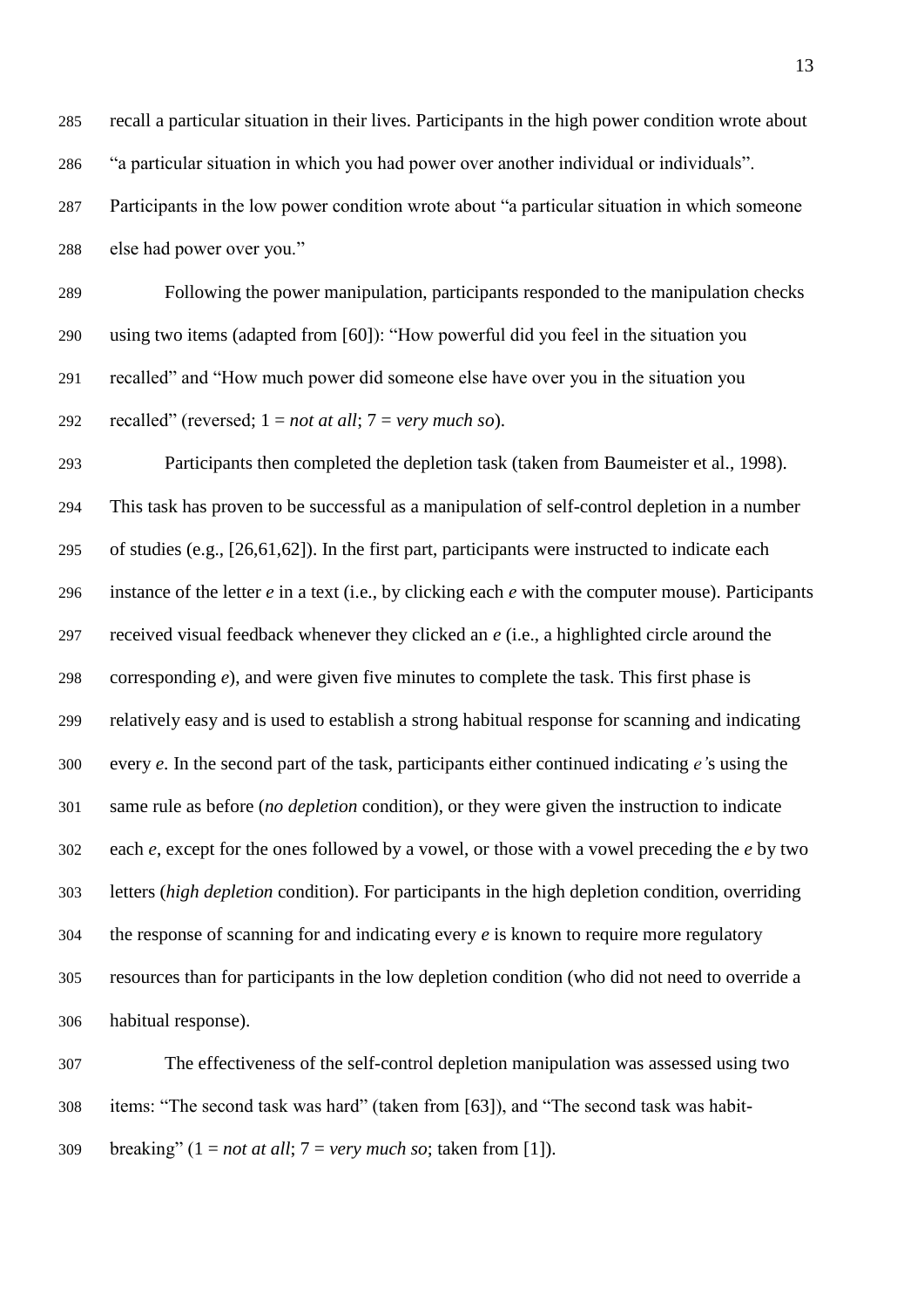**Helping measure.** After the experimental tasks, participants were told that there were several PhD students in need of participants for their experiments that lasted usually somewhere between 5 and 60 minutes. Participants were asked whether they would be willing to participate. We emphasized to the participants that it was not possible to reward them for their participation in these additional studies, and that they would be contacted by an experimenter to set a date and time that would suit them best. Then, participants indicated how much time they would help (i.e., number of donated minutes) or by indicating that they would not help (coded as 0 donated minutes; see e.g., [64,65] for similar ways to measure

prosocial behavior). Subsequently, participants were fully debriefed.

**Results**

 **Manipulation checks.** A 2 (depletion versus no depletion) x 2 (high power versus low power) Analysis of Variance (ANOVA) showed that participants in the high power condition considered themselves more powerful in the recalled situation than participants in the low 323 power condition ( $M = 4.81$ ,  $SD = 1.40$  vs.  $M = 2.14$ ,  $SD = 1.00$ , respectively),  $F(1, 80) =$ 324 99.24,  $p < .001$ ,  $\eta^2 = .55$ . These participants also disagreed more with the statement that 325 someone else had power over them than participants in the low power condition ( $M = 4.55$ ,  $SD = 1.23$  vs.  $M = 5.29$ ,  $SD = 1.15$ , respectively),  $F(1, 80) = 8.17$ ,  $p = .01$ ,  $\eta^2 = .09$ . No other main or interaction effects were significant.

 Additionally, two independent judges rated how powerful the participants were in the recalled situations on a 7-point scale (1 = *not at all powerful*; 7 = *very powerful*). The inter-330 rater reliability was high (Intraclass correlation coefficient  $[ICC] = .90$ ) and ratings were averaged to assess the effectiveness of the power manipulation. A 2 (depletion versus no depletion) x 2 (high versus low power) ANOVA showed that participants in the high power condition were rated more powerful in the described situation than participants in the low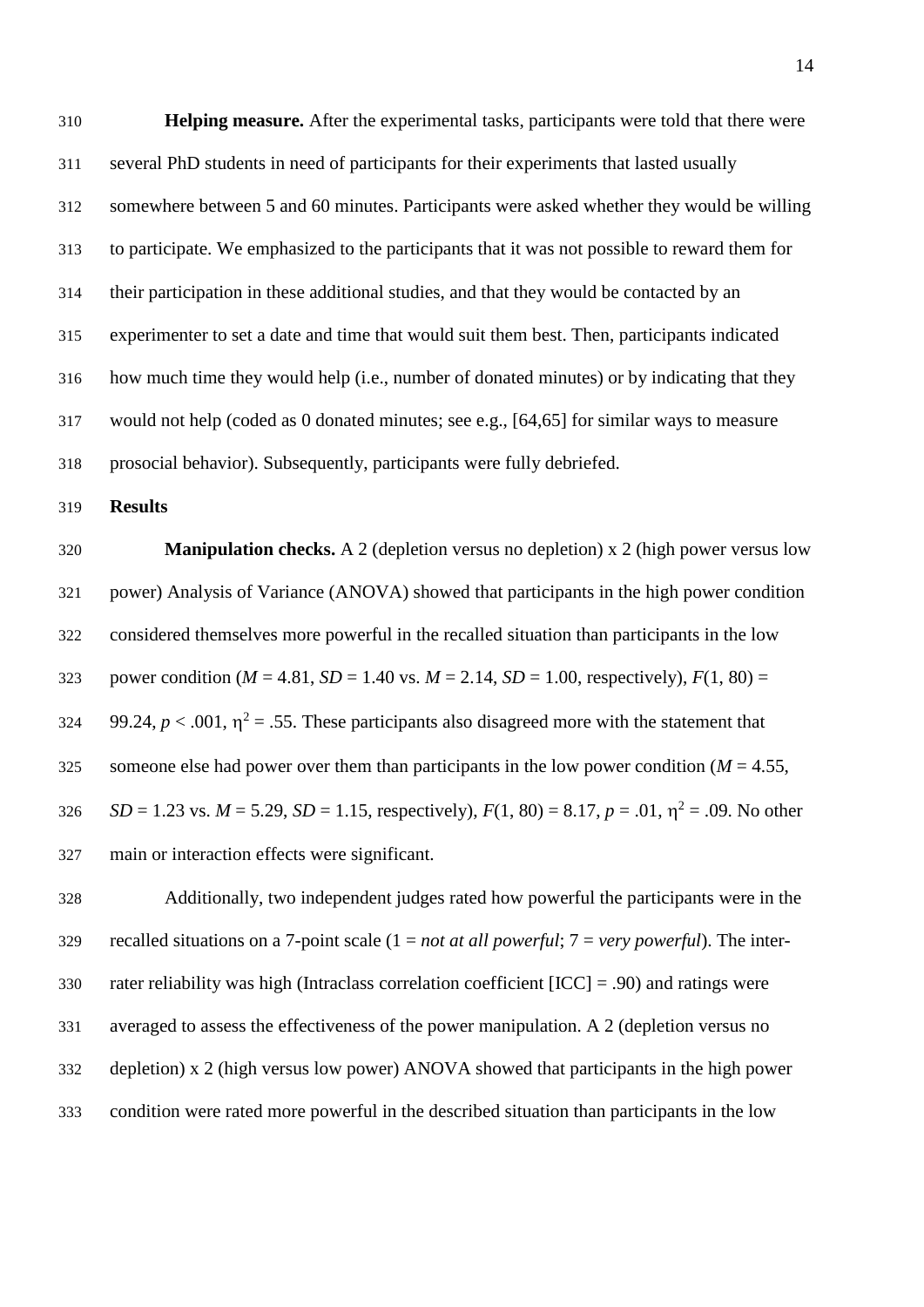334 power condition ( $M = 4.85$ ,  $SD = 0.58$  vs.  $M = 3.20$ ,  $SD = 0.90$ , respectively),  $F(1, 80) =$ 

335 99.34,  $p < .001$ ,  $\eta^2 = .55$ . No other main or interaction effects were significant.

 A 2 (depletion versus no depletion) x 2 (high versus low power) ANOVA indicated that depleted participants rated the depletion task as harder than non-depleted participants (*M* 338 = 4.88, *SD* = 1.33 vs. *M* = 3.60, *SD* = 1.50, respectively),  $F(1, 80) = 17.62$ ,  $p < .001$ ,  $\eta^2 = .18$ . These participants also found the task more habit-breaking than non-depleted participants (*M* 340 = 5.05, *SD* = 1.38 vs. *M* = 3.95, *SD* = 1.46, respectively),  $F(1, 80) = 12.40$ ,  $p = .001$ ,  $\eta^2 = .13$ . No other main or interaction effects were significant.<sup>2</sup> 

 **Helping behavior.** Our measure of helping behavior (i.e., asking participants to donate their time for participation in additional studies) was positively skewed (*M* = 21.31, *SD* = 16.79). This resulted because a significant number of cases ( $N = 16$ ) clustered at the lower limit (i.e., helping out for 0 minutes, to indicate that they did not want to display prosocial behavior). Skewed distributions can result in the violation of OLS assumptions. We therefore conducted a Tobit regression (see [66]), which was specifically developed for variables with a lower (or upper) limit and a concentration of observations at this limiting value.

 To test our hypothesis, we thus conducted a Tobit regression analysis<sup>3</sup> in which helping behavior was predicted by the depletion manipulation, moral identity, the power manipulation, all the two-way interactions among these three variables, and finally, the three- way interaction. Following Aiken and West [67], the interaction terms were based on the mean-centered scores of moral identity and effect coded scores of depletion and power.

 Table 1 shows the results of the Tobit regression analysis. Of most importance, the 356 predicted three-way interaction was significant,  $\beta = .34$ ,  $p = .004$ . To analyze this interaction in more detail, we used simple slope analyses [67]. Figure 1a shows that, consistent with our predictions, among participants who were primed with high power, depletion significantly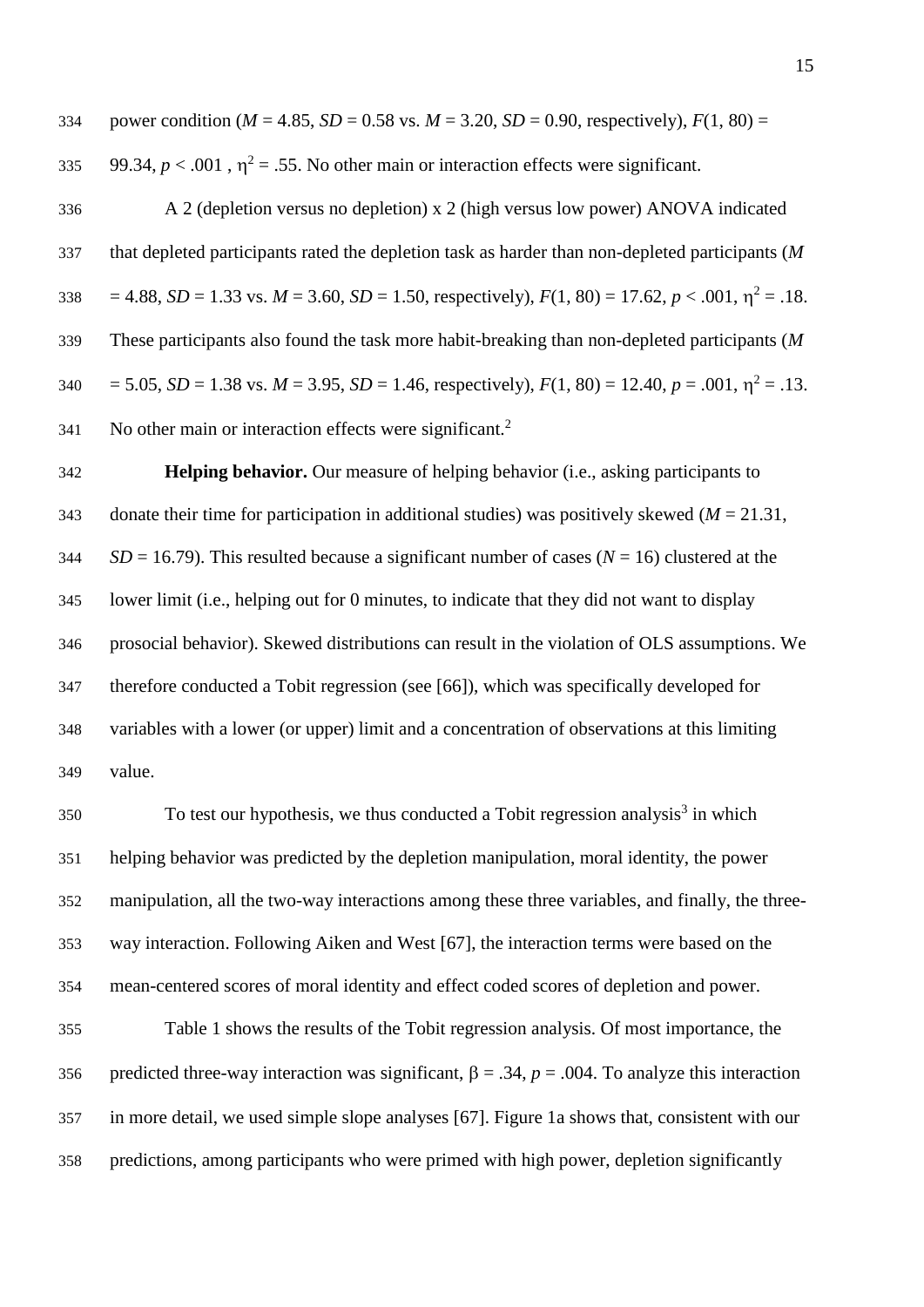Yet, for participants who received the low power prime (see Figure 1b), depletion did not significantly influence helping behavior for those low in moral identity (one *SD* below the 363 mean),  $\beta = .35$ ,  $p = .09$ , or for those high in moral identity (one *SD* above the mean),  $\beta = -.26$ , 364  $p = .24$ .

### **Summary and Conclusion**

 The results of Study 1 show that, in line with theoretical predictions [12] and our Hypothesis, among participants who felt high in power, depletion reduced prosocial behaviors for those low (as opposed to high) in moral identity, whereas this interaction effect between depletion and moral identity did not occur for those who felt low in power.

#### **Study 2**

 Study 1 provided causal evidence for our proposed ideas, but the setup limited us to the use of students as participants in a laboratory setting. Study 2 was designed to test our predictions in an organizational setting. Rather than priming power and manipulating depletion, we measured employees' sense of power in the organization and their level of depletion in addition to their moral identity. To avoid potential common method and self- presentation biases we asked colleagues of the respondents to rate the respondent's prosocial behavior [58].

**Method**

 **Ethics statement.** Ethics approval for Study 2 was formally waived by the ethical committee of the FPPW, Ghent University, as this research was performed in adherence with the ethical protocol of the university. We used a research agency to recruit our respondents, who gave their consent upon enrolling this research panel to use their data for research purposes. Moreover, a "double active opt-in" method was used, meaning that all respondents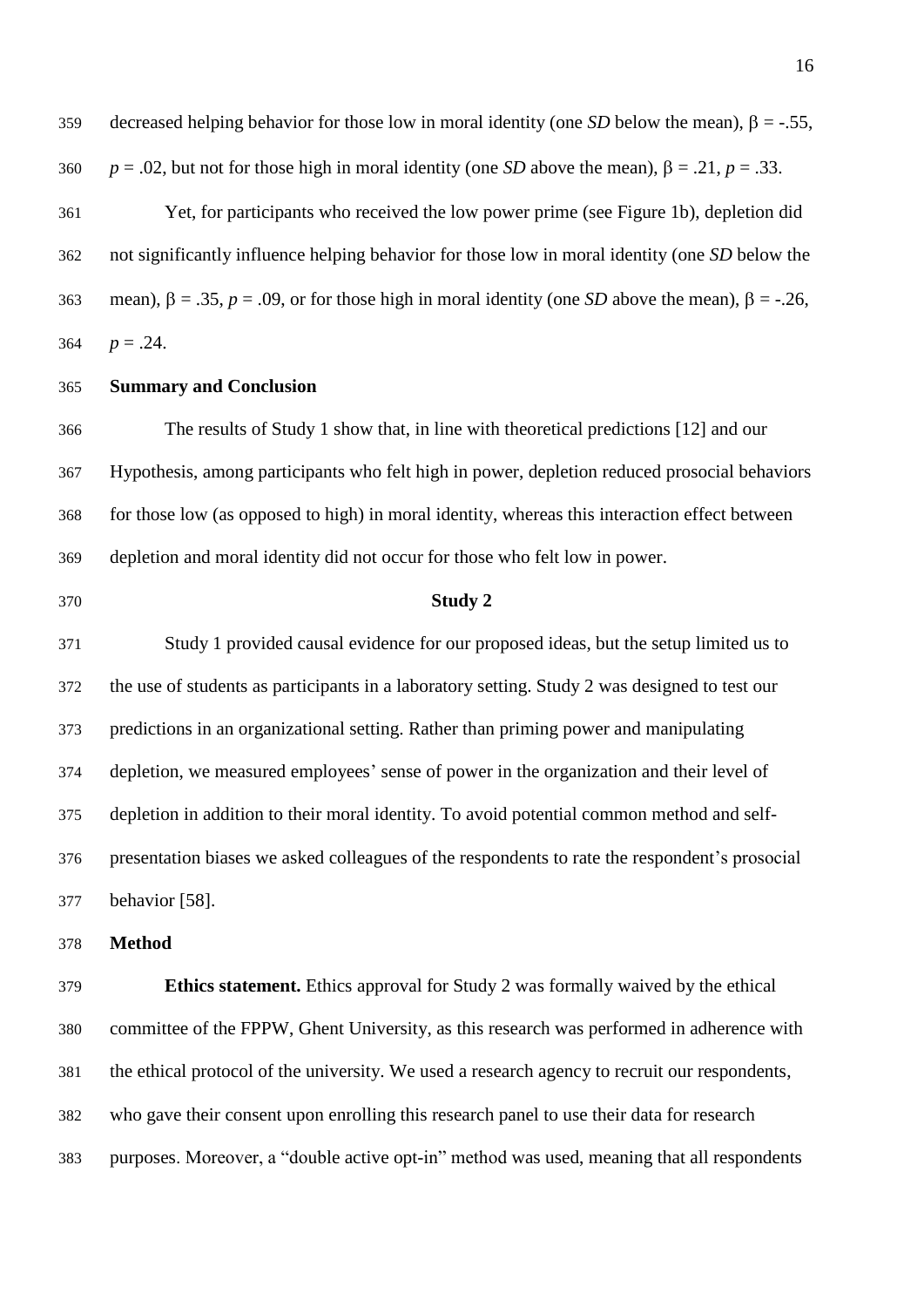gave their consent by actively and voluntarily agreeing to take part in our research. Before starting the questionnaire, all respondents were provided with information on the purpose and the content of the research. Respondents were informed that all data would be analyzed and stored anonymously and that they could quit the questionnaire at any moment.

 **Sample and procedure.** We recruited respondents via a Dutch research panel. We asked potential respondents to respond to our survey and also to invite a coworker to respond to some items. A total of 893 panel members agreed to fill out the questionnaire as focal employee and 94 of these focal employees also found a colleague willing to fill out the questionnaire. The focal employees (i.e., panel members) received credit points that would allow them to receive certain gifts (e.g., tickets for the movies). Colleagues participated in a 394 lottery in which they could win an Ipad or one of five  $\epsilon$ 20 gift certificates. Because we relied on colleague ratings of the focal employee's behavior, the number of respondents included in our analyses consisted of 94 employees and 94 matched colleagues. 4 

 Of the focal employees, 55 were male and 39 were female. The mean age was 44.13 398 years  $(SD = 11.37)$ . One percent had only lower education (primary school), 17% had high school only, 26% had followed up on this with vocational education, 36% had a bachelor's degree, and 20% had a master's degree. The focal employees worked on average for 12.83 401 vears  $(SD = 10.80)$  in their current organization.

 The matched group of colleagues included 47 males and 47 females. The mean age was 42.96 years (*SD* = 10.98). One percent had only lower education (primary school), 19% had high school only, 30% had followed up on this with vocational education, 43% had a bachelor's degree, and 7% had a master's degree. The colleagues worked on average for 406 10.72 years  $(SD = 9.27)$  in their current organization.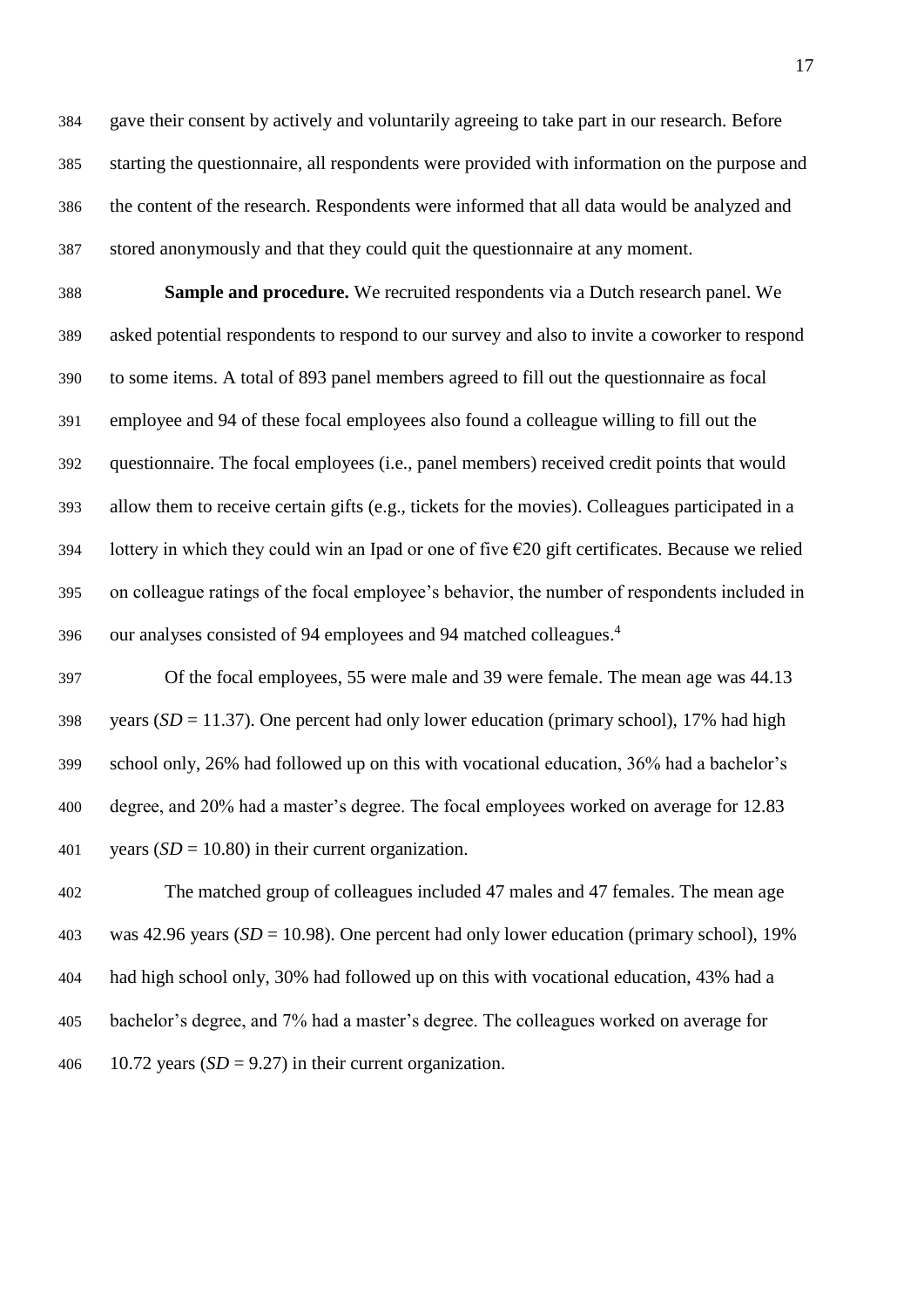**Measures.** We measured moral identity using the same internalization subscale of the 408 moral identity measure [19] as in Study 1 ( $1 = not at all$ ;  $5 = very much so$ ; Cronbach's  $\alpha =$ 409 .77;  $M = 4.02$ ,  $SD = 0.70$ ).

 To assess focal employees' levels of depletion, we used the 2-item measure from Muraven and colleagues [27]. Focal employees indicated how much they agreed or disagreed with: "I often feel as if I have low energy," and "I often feel as if things are taking a lot of 413 effort" (1 = *strongly disagree*; 5 = *strongly agree*; Cronbach's  $\alpha$  = .72; *M* = 2.29, *SD* = 0.93). Power of the focal employee was measured using the 8-item instrument developed by Anderson and Galinsky ([50]; see [68] for extensive validation evidence). Focal employees responded to items such as "Even if I voice them, my views have little sway in the organization" (reverse scored), and "If I want to, I get to make the decisions in the 418 organization" (1 = *strongly disagree*; 5 = *strongly agree*; Cronbach's  $\alpha$  = .77; *M* = 3.51, *SD* = 0.89).

 We operationalized prosocial behavior of the focal employee using the 19-item OCB measure of Moorman and Blakely [69]. To assess OCB, *colleagues* of the focal employees were asked to rate the focal employees on actions such as "voluntarily helps new employees settle into the job," "often motivates others to express their ideas and opinions", "performs his/her job duties with extra-special care," and "actively promotes the organization's products 425 and services to potential users" (1 = *strongly disagree;*  $5 =$  *strongly agree;* Cronbach's  $\alpha$  =  $.91; M = 3.87, SD = 0.52$ .

**Results**

 **Descriptive statistics and intercorrelations.** Table 2 presents the means, standard deviations, and correlations between the Study 2 variables.

 **Hypothesis test.** To test our hypothesis, we conducted a hierarchical regression analysis with colleague ratings of OCB serving as the dependent variable. Age, gender,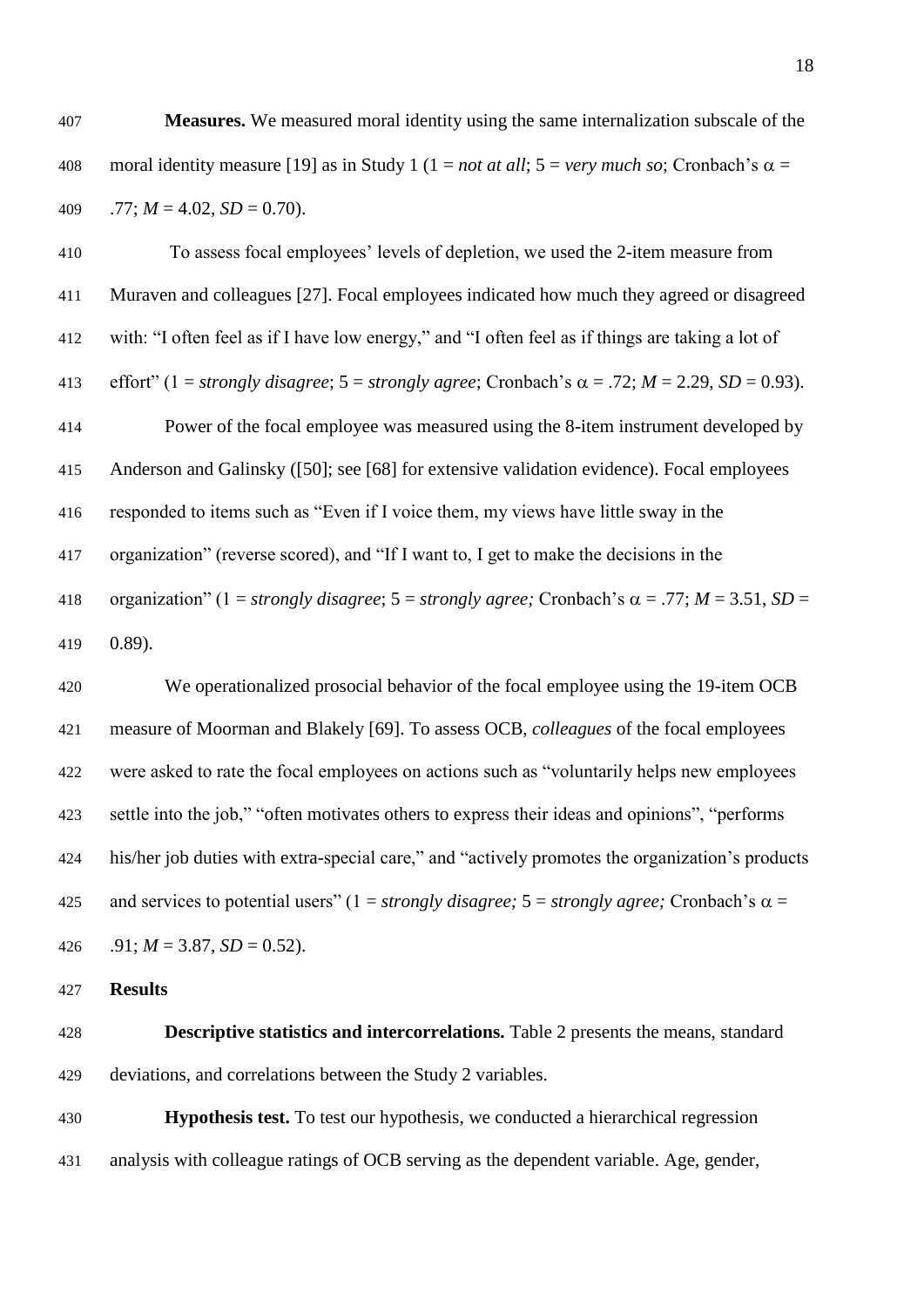tenure, and education level of the focal employees, and, age, gender, and education level of the colleagues were entered as control variables in the first step of the regression. Depletion, moral identity, and power were entered in the second step of the regression. The two-way interactions between depletion, moral identity, and power were entered in the third step of the regression. The three-way interaction was entered in the fourth step. Interaction terms were based on mean-centered scores of the independent variables [67].

 Table 3 shows the results of the hierarchical regression analysis. Of most importance 439 and in line with our Hypothesis, the predicted three-way interaction was significant,  $\beta = .24$ , *p*  $440 = 0.02$ . We used simple slope analyses [67] to analyze this interaction further. Figure 2a shows that, among high power employees, depletion significantly decreased OCB for those low in 442 moral identity (one *SD* below the mean),  $\beta = -0.95$ ,  $p < 0.001$ . However, for those high in moral 443 identity (one *SD* above the mean) depletion did not decrease OCB,  $\beta = .17$ ,  $p = .35$ .

 Figure 2b shows that, for low power employees, depletion had no effect on OCB for 445 those low in moral identity (one *SD* below the mean),  $\beta = .02$ ,  $p = .89$ . Unexpectedly, 446 depletion increased OCB for those high in moral identity (one *SD* above the mean),  $\beta = .41$ , *p*  $447 = .050$ . However, given the fact that the interaction between moral identity and self-control depletion was not significant among employees low in power, and given that we did not obtain this result in Study 1, the results of this analysis should be interpreted with caution.

 **Supplemental analyses.** We followed Spector and Brannick's [70] suggestion and repeated our analyses without the control variables as predictors in the equations. This analysis led to similar conclusions to those presented previously. Most importantly, the 453 predicted three-way interaction was significant,  $\beta = .24$ ,  $p = .02$ .

**Summary and Conclusion**

 The results of Study 2 supported our prediction. We found the hypothesized interaction between moral identity and depletion for employees high in power, but not for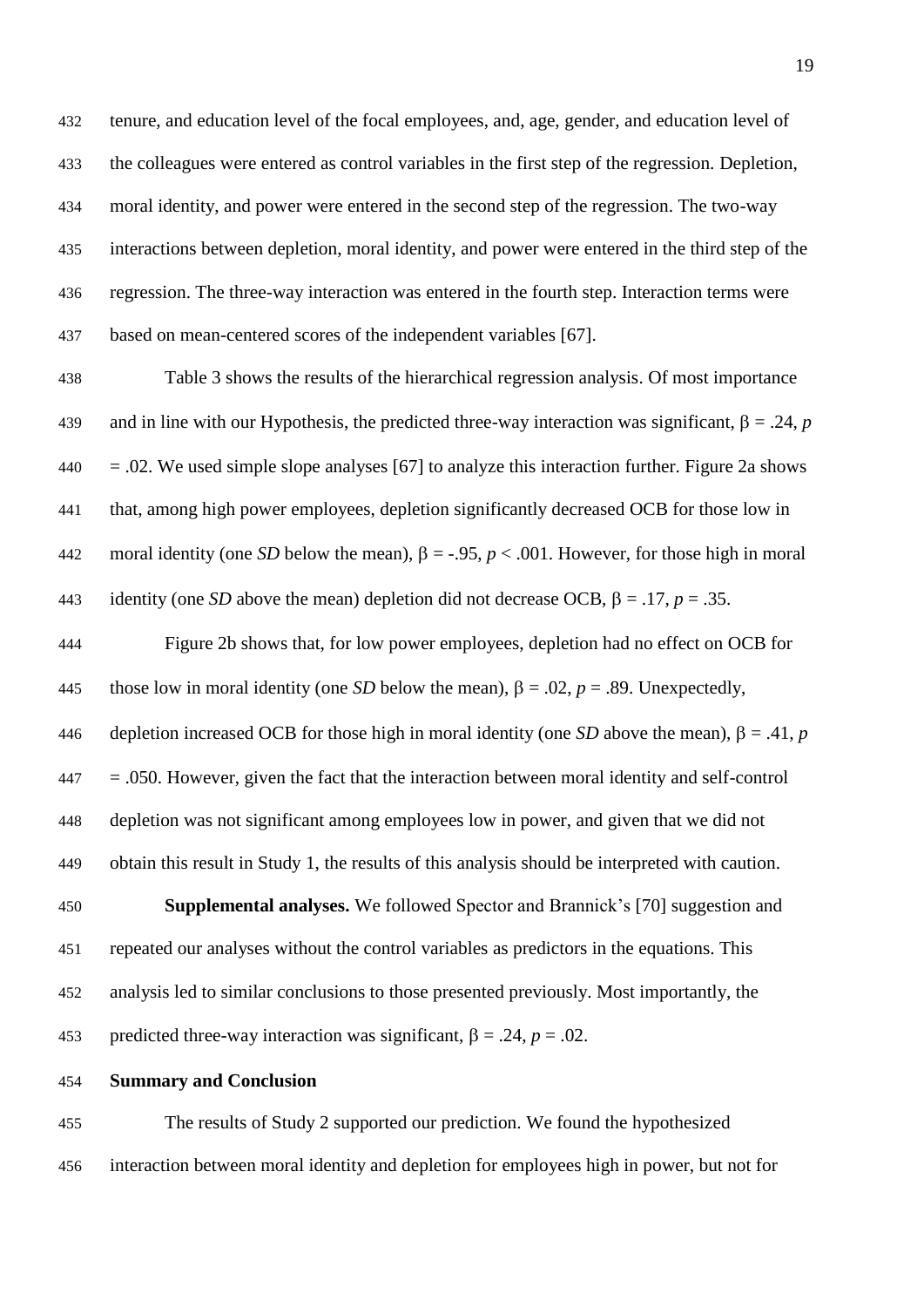employees low in power. More specifically, depletion reduces prosocial behaviors among employees low in moral identity if those employees feel high in power, but not if they feel low in power. The prosocial behavior of employees high in moral identity, on the other hand, was not influenced by depletion, whether they felt high in power or not. It thus seems that employees with a high moral identity have their moral values more readily accessible, even when their self-control resources are depleted and irrespective of their power level.

# **General Discussion**

 A laboratory experiment and a multisource field study consistently showed an interaction between depletion and moral identity for people high in power, but not for people low in power. In the following sections we discuss the implications and limitations of these findings.

## **Theoretical Implications**

 The obtained three way interaction between self-control depletion, moral identity and power has theoretical implications for each of the constituting factors of this third order effect. It enhances, first of all, our understanding of the role of self-regulation in the display of prosocial behavior. In fact, most previous studies focused on effects of depletion on subsequent task persistence or negative and antisocial behavior [13,28,71]. To date, indirect evidence for the effect of depletion on prosocial behavior is offered only by DeWall and colleagues [1] who showed that depletion decreases prosocial *intentions*. Hence, our research is (at least to our knowledge) the first to show that regulatory depletion has an effect on prosocial *behavior*. These findings are important because our results indicate that especially people who feel powerful and are low in moral identity are likely to show less prosocial behavior as a result of regulatory depletion. At the same time, however, people high in power are likely to serve as a source of ethical guidance by means of social learning [72,73]. That is,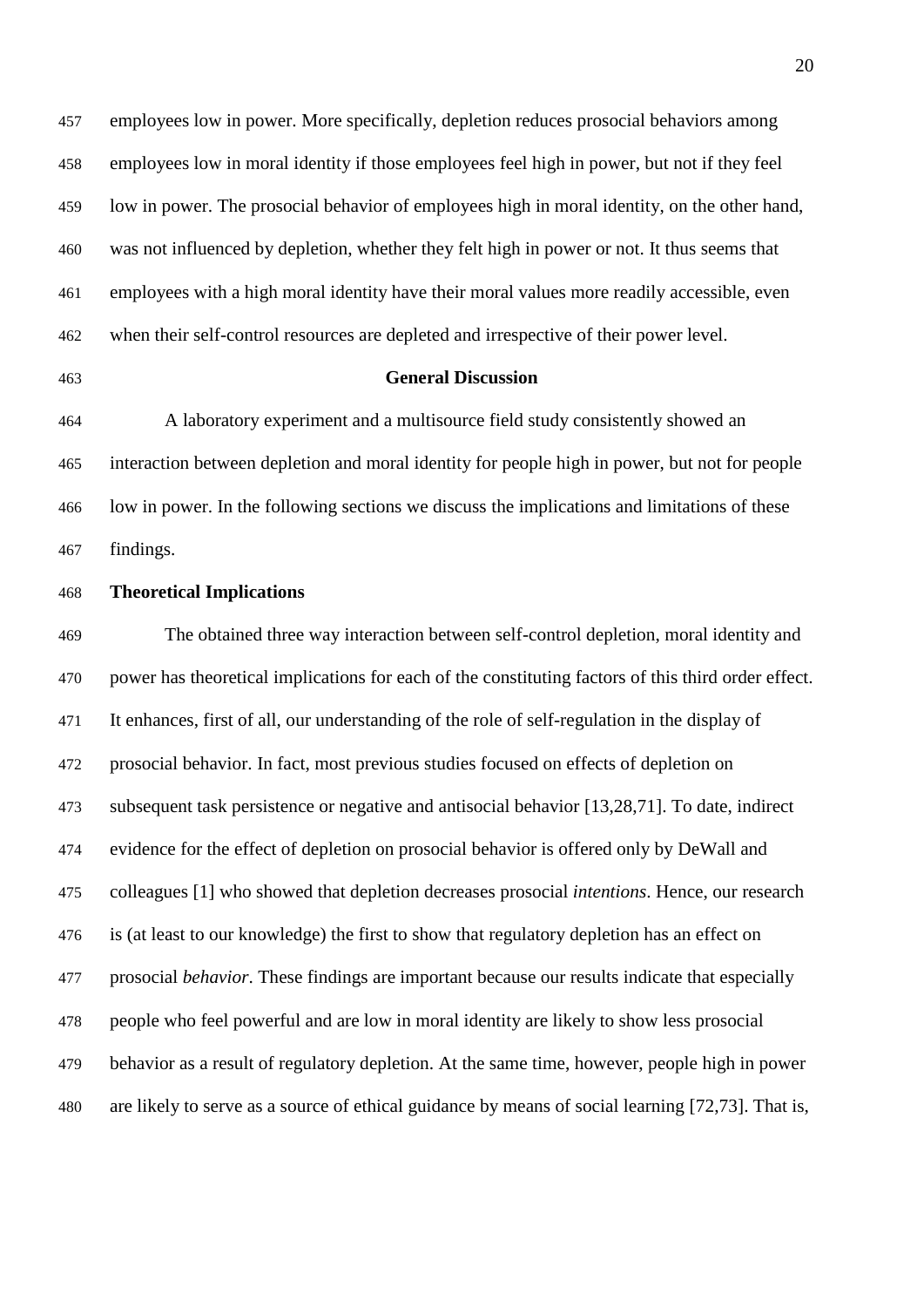if someone in power does not act in ethical ways, employees are likely to follow his or her lead [74].

 Most importantly, the present findings offer corroborative evidence for the idea that the effect of situations that constrain cognitive capacity (e.g., self-control depletion) on prosocial behavior depends not only on one's level of moral identity, but also on one's sense of power. That is, self-control depletion leads to a decrease in prosocial behavior among people low in moral identity, but only when they feel powerful. Our reasoning for this is that prosocial behavior is fairly easy to implement because of its social desirability and it thus seems that people need power to feel that they can refrain from prosocial behavior. Research in the realm of antisocial behavior, however, has shown that the effect of self-control depletion on antisocial behavior depends solely on one's level of moral identity [13,14]. That is, depletion increases antisocial behavior among people low in moral identity, irrespective of their power level. The self-regulation of prosocial behavior, on the other hand, is dependent upon people's level of power. In other words, depletion reduces prosocial behavior among people low in moral identity, only if they experience power. Taking all these results together, it is clear that the display of prosocial intentions relies on processes that are qualitatively different from suppressing antisocial and selfish impulses (e.g., [75]).

 The results of the present study also have implications for our understanding of what power tells us about the differences between not helping someone and hurting someone. In the introduction we argued that refraining from antisocial behavior is considered as more pressing than prosocial behavior [38]. That is, antisocial behavior is usually regulated by formal sanctioning systems, which are known to make people focus on the exchange characteristics of a situation [76,77]. Similarly, power is also likely to make people focus on the exchange characteristics of a situation, because people who experience power tend to objectify others [56]. It thus seems that similar processes that underlie the emergence of antisocial behavior,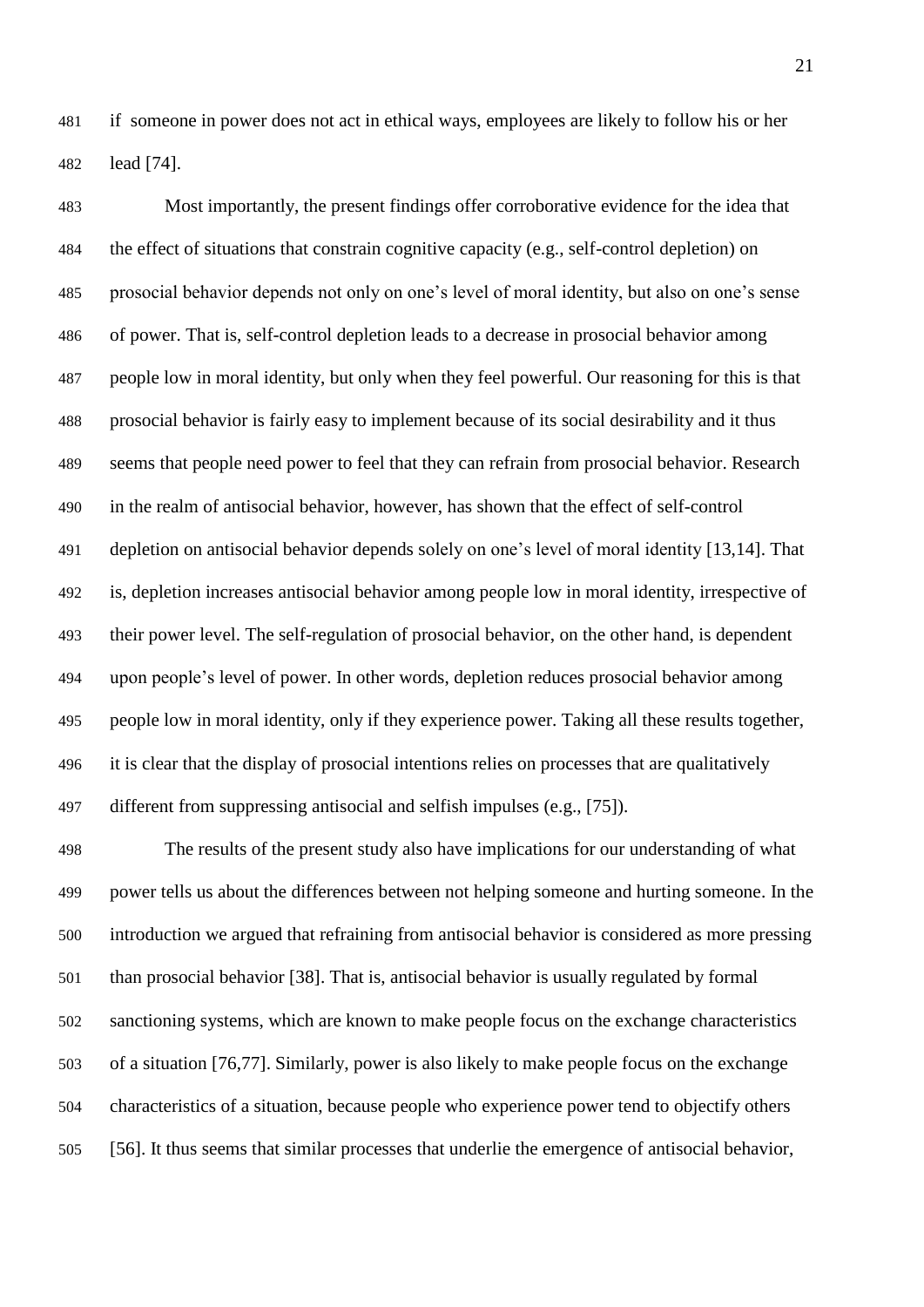also play a role in the behavior of people high in power. Prosocial behavior, on the other hand, is regulated more informally because of its social desirability. Prosocial behavior is generally sustained by social and organizational norms, and adherence to these norms is fairly easy. The present study thus indicates that power is needed to obtain the same results for prosocial behavior as for antisocial behavior (i.e., the negative effect of self-control depletion for people low in moral identity; see [13,14]).

 Our findings are also informative for the study of moral identity. Among people high in moral identity, self-control depletion and power do not necessarily hamper the self- regulation of prosocial behavior. This finding suggests that, in line with Gino and colleagues [13] and Joosten and colleagues [14], people high in moral identity have their moral values accessible irrespective of their level of depletion.

 Our research has also some implications that are relevant for the power literature. Past research has, on the one hand, often shown that power can make people more selfish (for overviews see [15,16]). However, on the other hand, some studies suggest that this undermining effect on selfishness does not necessary result from having high power in itself [15,51]. As a solution to these diverging findings, it has been proposed that power in itself does not make people selfish but that it acts as a catalyst in facilitating the behavioral expression of internal states [60,78]. This indicates that power is not inherently corruptive, but rather a facilitator of the behavioral expression of internal states (in our case: the toxic cocktail of depletion and low moral identity). The present research adds to this literature, showing that the facilitating effect of power on internal states (i.e., low moral identity) is contingent upon third variables as well (i.e., self-control depletion).

#### **Practical Implications**

 The present research also offers some practical implications for organizations. It seems to be the case that particularly employees who feel powerful are vulnerable to the effects of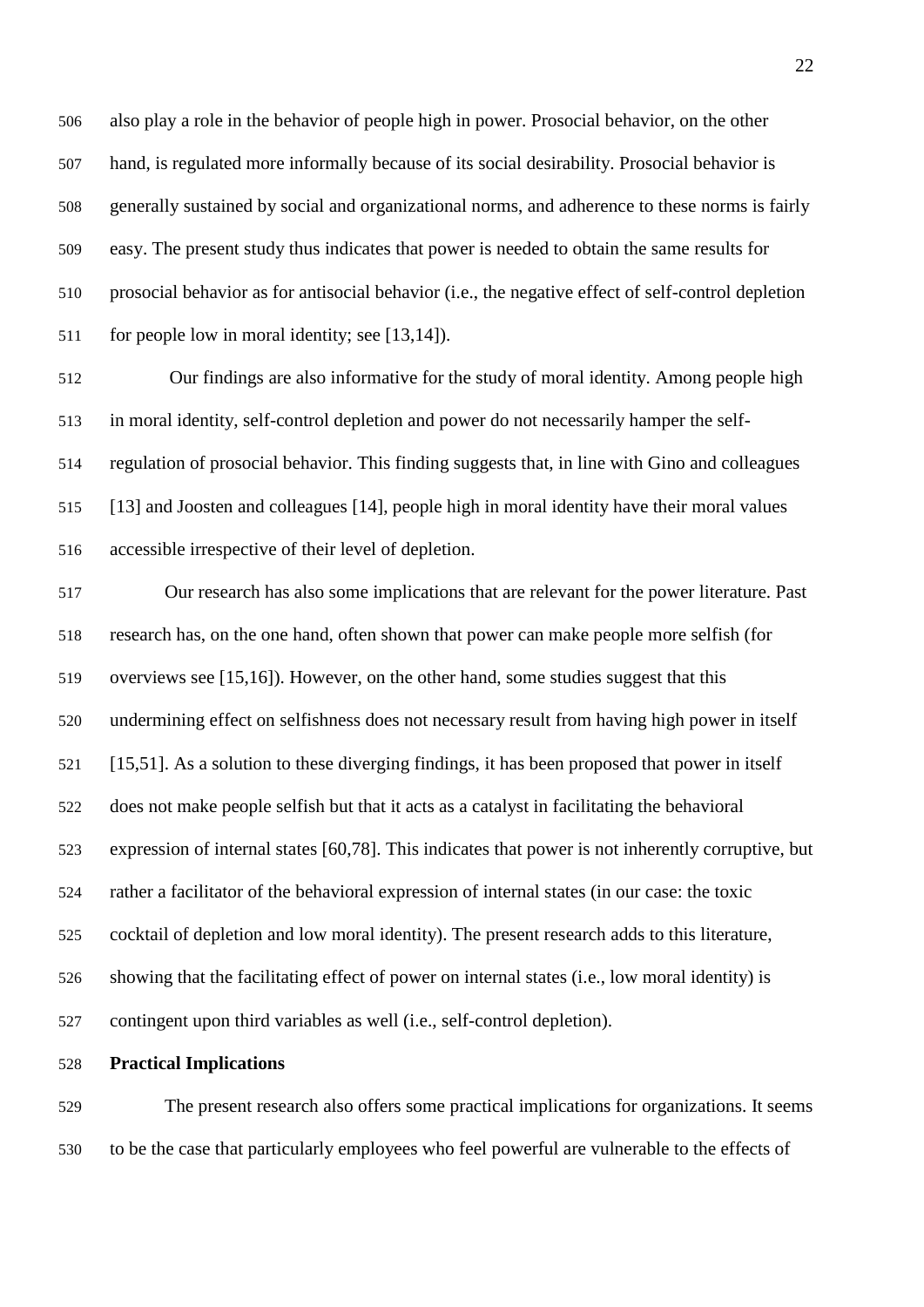self-control depletion on prosocial behaviors. At the same time, it is especially important for employees high in power to behave in prosocial ways as they form an important source of vicarious learning [73]. For these employees, the negative effects of self-control depletion on prosocial behavior seem to apply particularly among those low in moral identity. Fortunately, research indicates that it is possible to situationally increase the accessibility of moral identity [29,79]. Combined with the present results, this entails a promising implication for organizations. Situational interventions aimed at stimulating moral identity are thus likely to make employees who feel high in power behave in prosocial ways. Such interventions can consist of the stimulation of a clear ethical climate. Moreover, social learning is enforced by ensuring that employees high in power act in moral ways, by which interventions aimed at increasing morality have positive implications for people low in power [74,80,81].

 Another practical implication of the present findings is that on the one hand, high power makes employees particularly vulnerable to the effects of self-control depletion on prosocial behaviors, while, on the other hand, power also comes with heavy workloads, and numerous choices and decisions each day. Importantly, high stress levels [7], overly long working hours that may lead to sleep deprivation [5,6], and the necessity to make many choices and decisions [4], all constitute factors that are known to lead to self-control depletion. Organizations should thus be aware that overloading their employees in this respect could also reduce the prevalence of prosocial behaviors, at least among employees with a low moral identity and a high sense of power. Similarly, employees who feel high in power should also be aware that their cognitive state could affect their own behavior.

 One could assume from our results that employees who feel low in power are not vulnerable to the effects of self-control depletion on selfish behaviors. It is, however, important that organizations and employees realize that this only holds for the emergence of prosocial behaviors. That is, our findings indicate that for employees low in power, depletion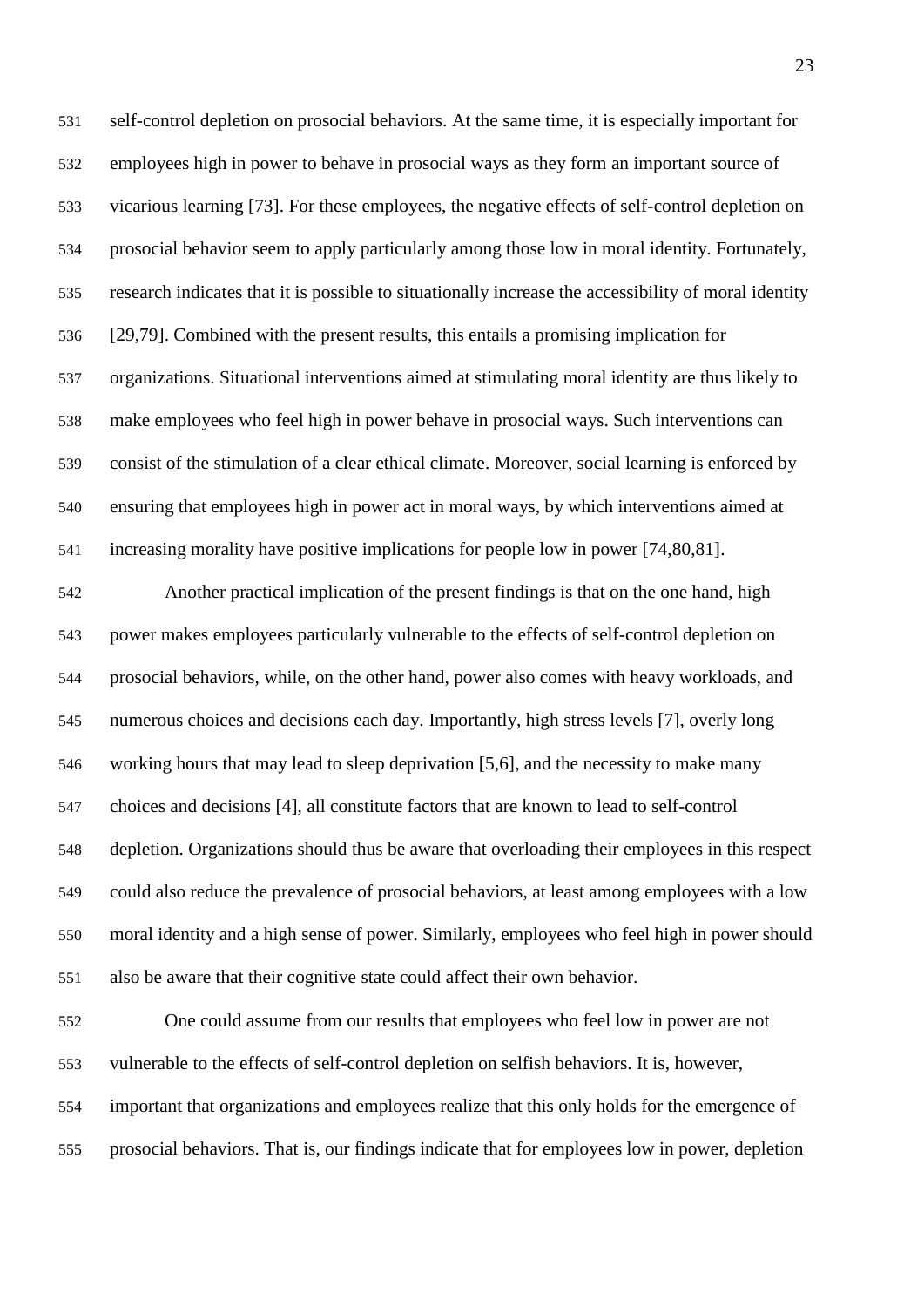does not reduce prosocial behaviors for those low in moral identity. There are, however, studies in the realm of negative behavior that show that self-control depletion makes people low in moral identity more likely to show antisocial behavior [13,14]. Even though these studies did not compare high and low power, the results from these studies should nevertheless be taken into consideration.

#### **Strengths, Limitations and Suggestions for Future Research**

 A major strength of this article lies in the use of diverse methods to test our hypothesis. The laboratory experiment (Study 1) permits us to draw causal inferences with regard to the interactive effects of power, self-control depletion and moral identity on prosocial behavior. The subsequent multisource field study (Study 2) allowed us to investigate whether the hypothesized effects are also relevant in organizational settings. Furthermore, the multisource setting made it possible to control for common method and self-presentation biases [58].

 A potential limitation is that the sample sizes in both Study 1 and Study 2 are relatively small and that this could potentially harm the validity of our results. We did, however, replicate the findings in an experimental setting (Study 1) and in a multisource field setting (Study 2), which reinforces the reliability and validity of our results. However, even though we believe that our results are valid and reliable, replications are necessary to further prove the validity of our findings.

 In Study 2, we relied on colleague ratings of OCB. Our reliance on a single source to measure OCB may pose a threat to the validity of our findings, because of the discretionary nature of OCB [82]. That is, OCB consists of many different behaviors, and it is not unlikely that the colleagues witnessed only part of these behaviors. It may thus be that our reliance on a single source measure does not fully capture the unique variance present in citizenship behaviors. Future research could address this possible shortcoming by measuring OCB via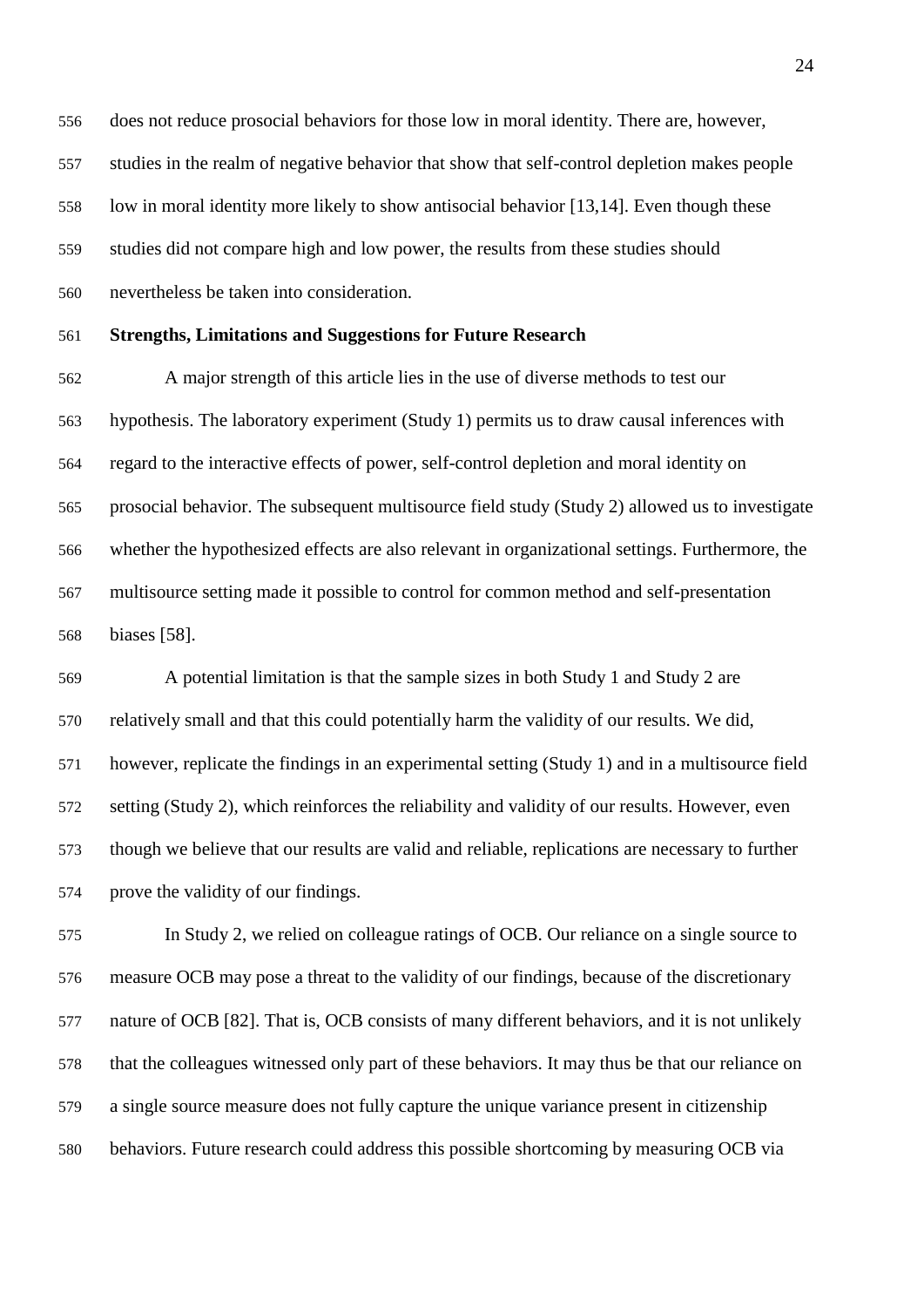various sources (e.g., comparing self and other ratings, or by combining various other ratings).

 Another strength of the present article is that self-control depletion was manipulated in Study 1, whereas it was measured in Study 2. Although it can be argued that the manipulation of self-control depletion represents a more dynamic representation of self-control depletion than the more trait oriented measure, similar results were obtained. This apparent consistency strengthens our beliefs that it is possible to capture self-control depletion with a trait oriented measure in the field. These results also corroborate previous research that combined self- control depletion manipulations and measures, which shows clear consistency between these two operationalizations of self-control depletion [4,14]

 Readers could wonder whether there are situations in which power may increase the prosocial behavior of people high in moral identity. In our research we focused on informal, effortless helping behavior. As noted in the introduction, prosocial behavior might sometimes be restrained by organizational rules and regulations or by demands inherent in employees' primary tasks [40,41]. In these cases, prosocial behavior is thus likely to be more effortful and less socially desirable, and may have as a result that high moral identifiers need power to act in line with their moral values.

#### **Concluding Remarks**

 Research focusing on the social effects of depletion presents us with a rather cynical view of human nature. Lack of self-control results in selfishness [8-10], and is also likely to undermine the emergence of prosocial behaviors. Yet, other studies show that depletion makes only people low in moral identity more selfish, while no such an effect of depletion was obtained among high moral identifiers. We argued that one cannot simply extrapolate the effects of factors that influence the display of antisocial behavior to the non-display of prosocial behavior, and that one may need power to refrain from prosocial behavior. In line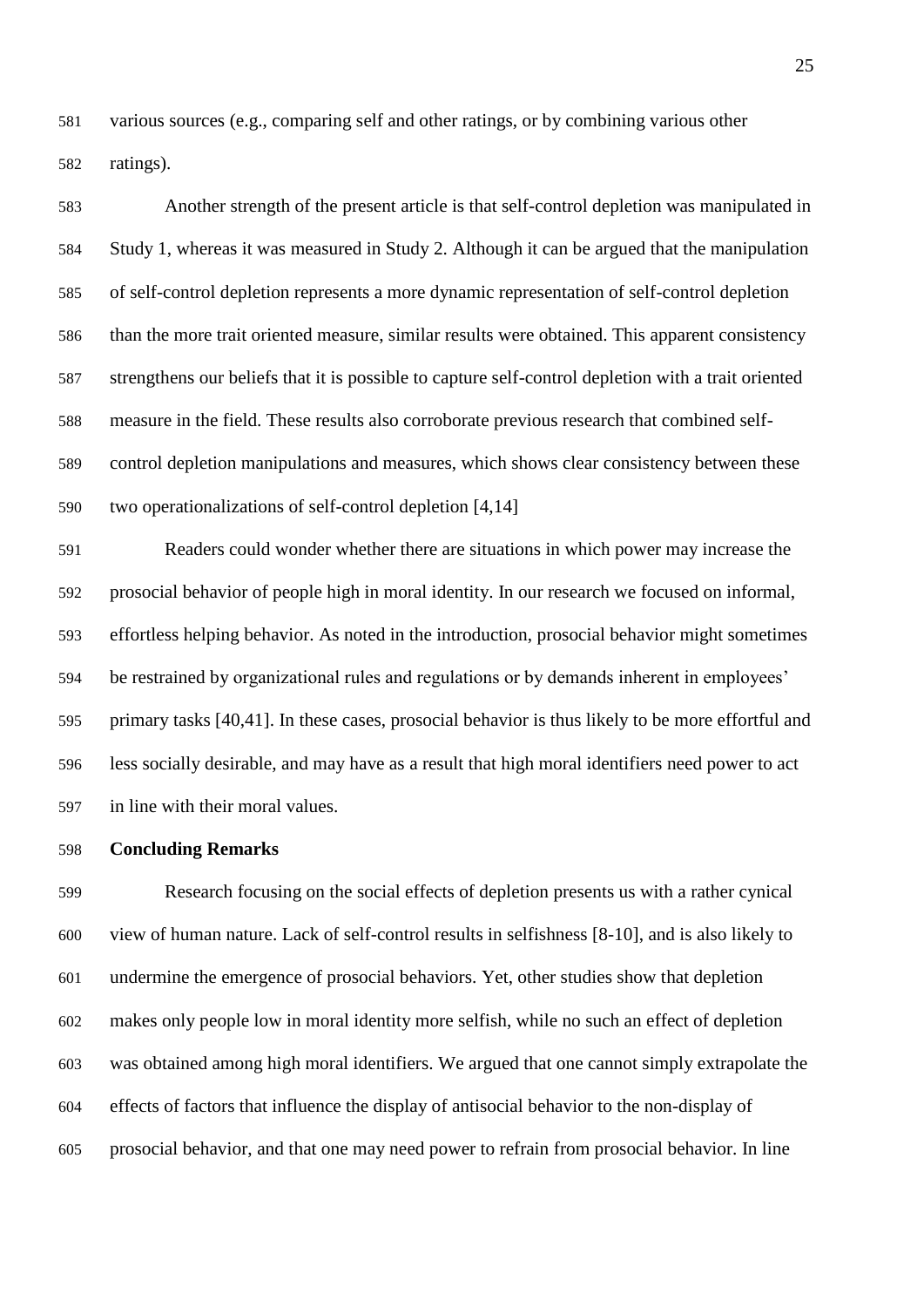- with this, we showed that the moderating role of moral identity on the effects of depletion is
- present among people high in power, and not among people low in power.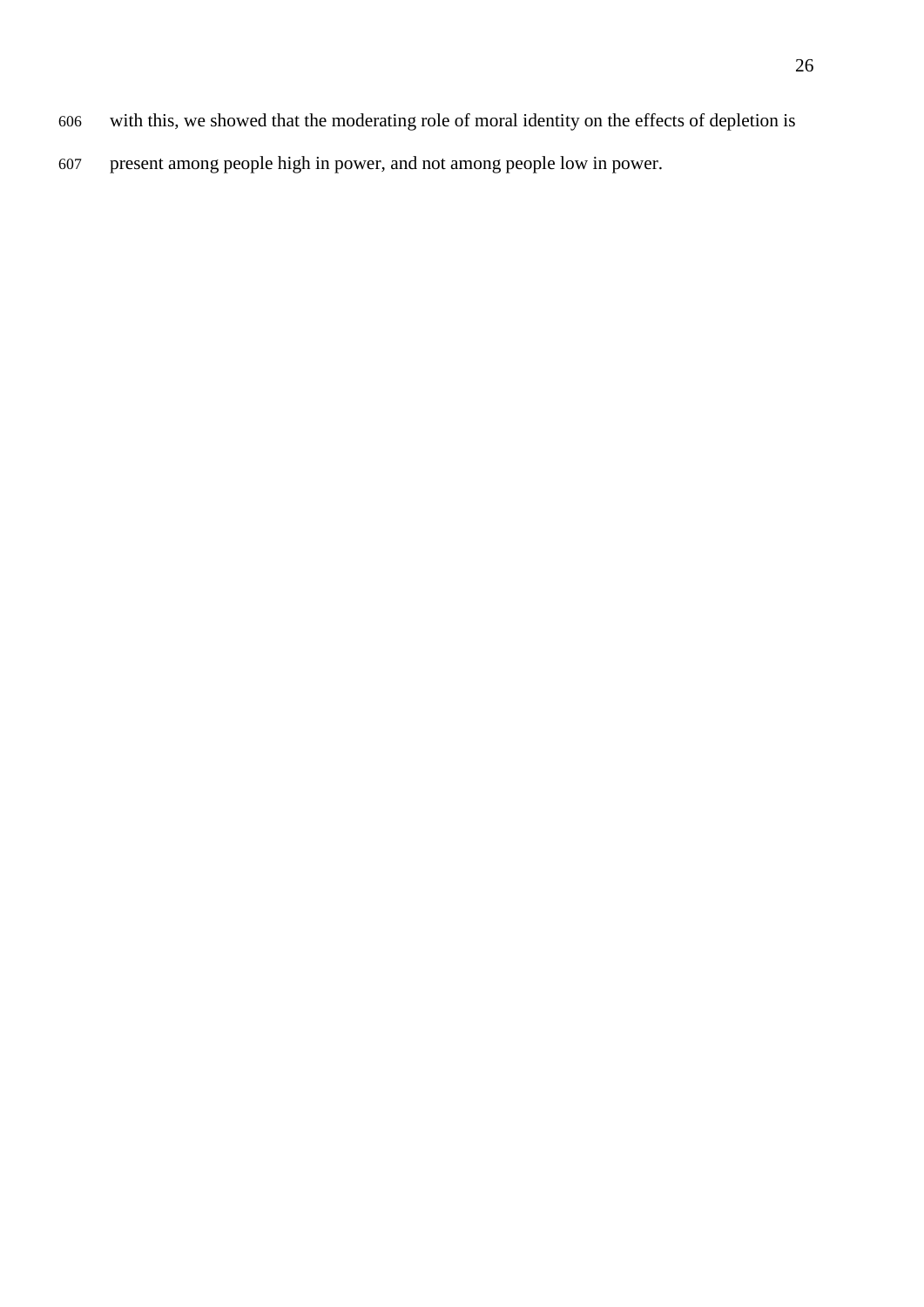**References** 1. DeWall CN, Baumeister RF, Gailliot MT, Maner JK (2008) Depletion makes the heart grow less helpful: Helping as a function of self-regulatory energy and genetic relatedness. Personality and Social Psychology Bulletin 34: 1653-1662. 2. Podsakoff NP, Whiting SW, Podsakoff PM, Blume BD (2009) Individual-and organizational-level consequences of organizational citizenship behaviors: A meta- analysis. Journal of Applied Psychology 94: 122-141. 3. Podsakoff PM, MacKenzie SB, Paine JB, Bachrach DG (2000) Organizational citizenship behaviors: A critical review of the theoretical and empirical literature and suggestions for future research. Journal of Management 26: 513-563. 4. Vohs KD, Baumeister RF, Schmeichel BJ, Twenge JM, Nelson NM, et al. (2008) Making choices impairs subsequent self-control: A limited-resource account of decision making, self-regulation, and active initiative. Journal of Personality and Social Psychology 94: 883-898. 5. Barnes CM, Schaubroeck J, Huth M, Ghumman S (2011) Lack of sleep and unethical conduct. Organizational Behavior and Human Decision Processes 115: 169-180. 6. Christian MS, Ellis AP (2011) Examining the effects of sleep deprivation on workplace deviance: A self-regulatory perspective. Academy of Management Journal 54: 913- 934. 7. Muraven M, Baumeister RF (2000) Self-regulation and depletion of limited resources: Does self-control resemble a muscle? Psychological Bulletin 126: 247-259. 8. Baumeister RF, Exline J (1999) Virtue, personality, and social relations: Self-control as the moral muscle. Journal of Personality 67: 1165-1194.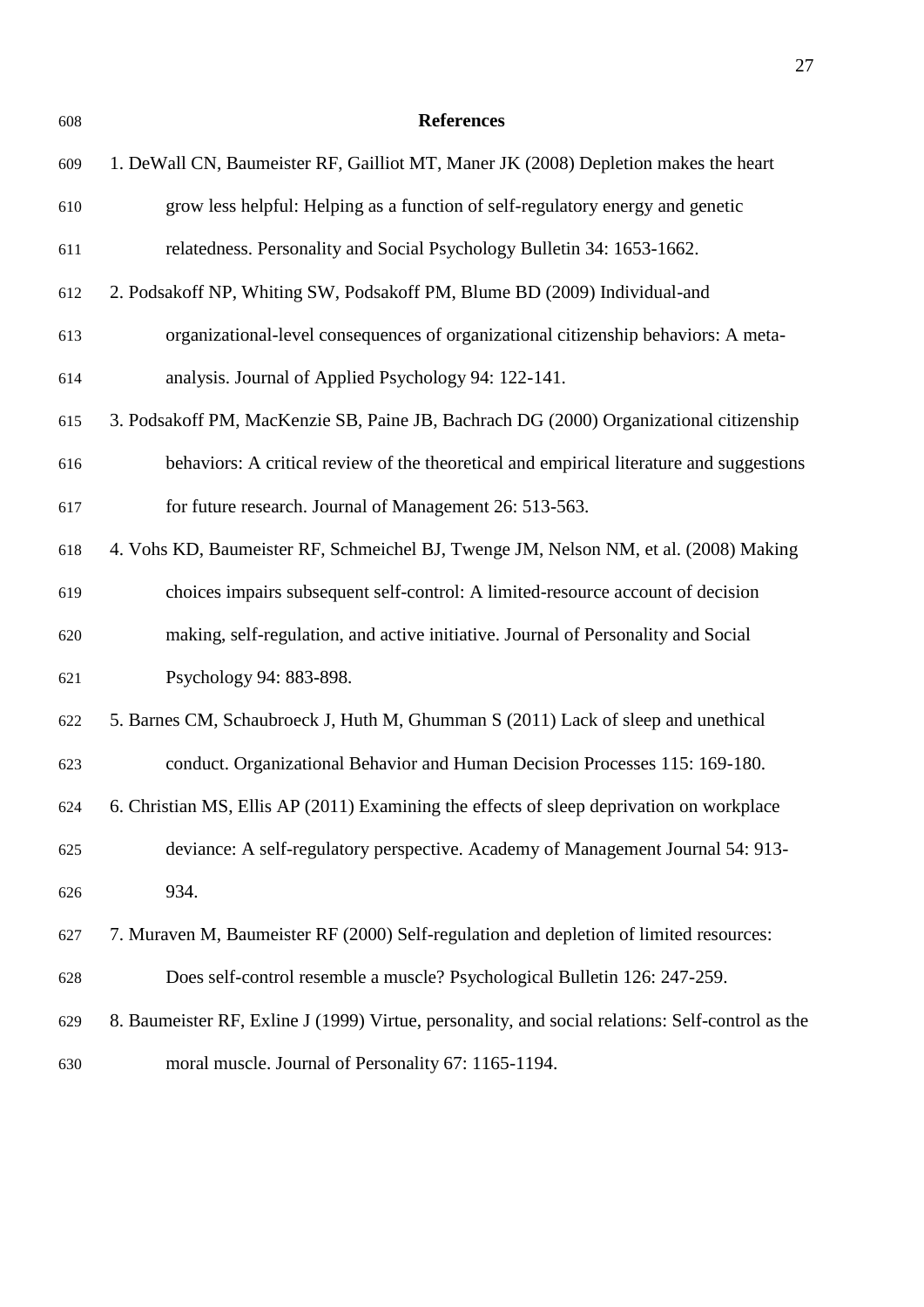- 9. Mead NL, Baumeister RF, Gino F, Schweitzer ME, Ariely D (2009) Too tired to tell the truth: Self-control resource depletion and dishonesty. Journal of Experimental Social Psychology 45: 594-597.
- 10. Shalvi S, Eldar O, Bereby-Meyer Y (2012) Honesty requires time (and lack of justifications). Psychological Science 23: 1264-1270.
- 11. Muraven M, Slessareva E (2003) Mechanisms of self-control failure: Motivation and limited resources. Personality and Social Psychology Bulletin 29: 894-906.
- 12. Seeley EA, Gardner WL (2003) The "selfless" and self-regulation: The role of chronic other-orientation in averting self-regulatory depletion. Self and Identity 2: 103-117.
- 13. Gino F, Schweitzer ME, Mead NL, Ariely D (2011) Unable to resist temptation: How
- self-control depletion promotes unethical behavior. Organizational Behavior and Human Decision Processes 115: 191-203.
- 14. Joosten A, Van Dijke M, Van Hiel A, De Cremer D (2014) Being "in control" may make you lose control: The role of self-regulation in unethical leadership behavior. Journal of Business Ethics 121: 1-14.
- 15. Keltner D, Gruenfeld DH, Anderson C (2003) Power, approach, and inhibition.

Psychological Review 110: 265-284.

- 16. Magee JC, Smith PK (2013) The social distance theory of power. Personality and Social Psychology Review 17: 158-186.
- 17. Briñol P, Petty RE, Valle C, Rucker DD, Becerra A (2007) The effects of message
- recipients' power before and after persuasion: A self-validation analysis. Journal of Personality and Social Psychology 93: 1040-1053.
- 18. Hagger MS, Wood C, Stiff C, Chatzisarantis NL (2010) Ego depletion and the strength model of self-control: A meta-analysis. Psychological Bulletin 136: 495-525.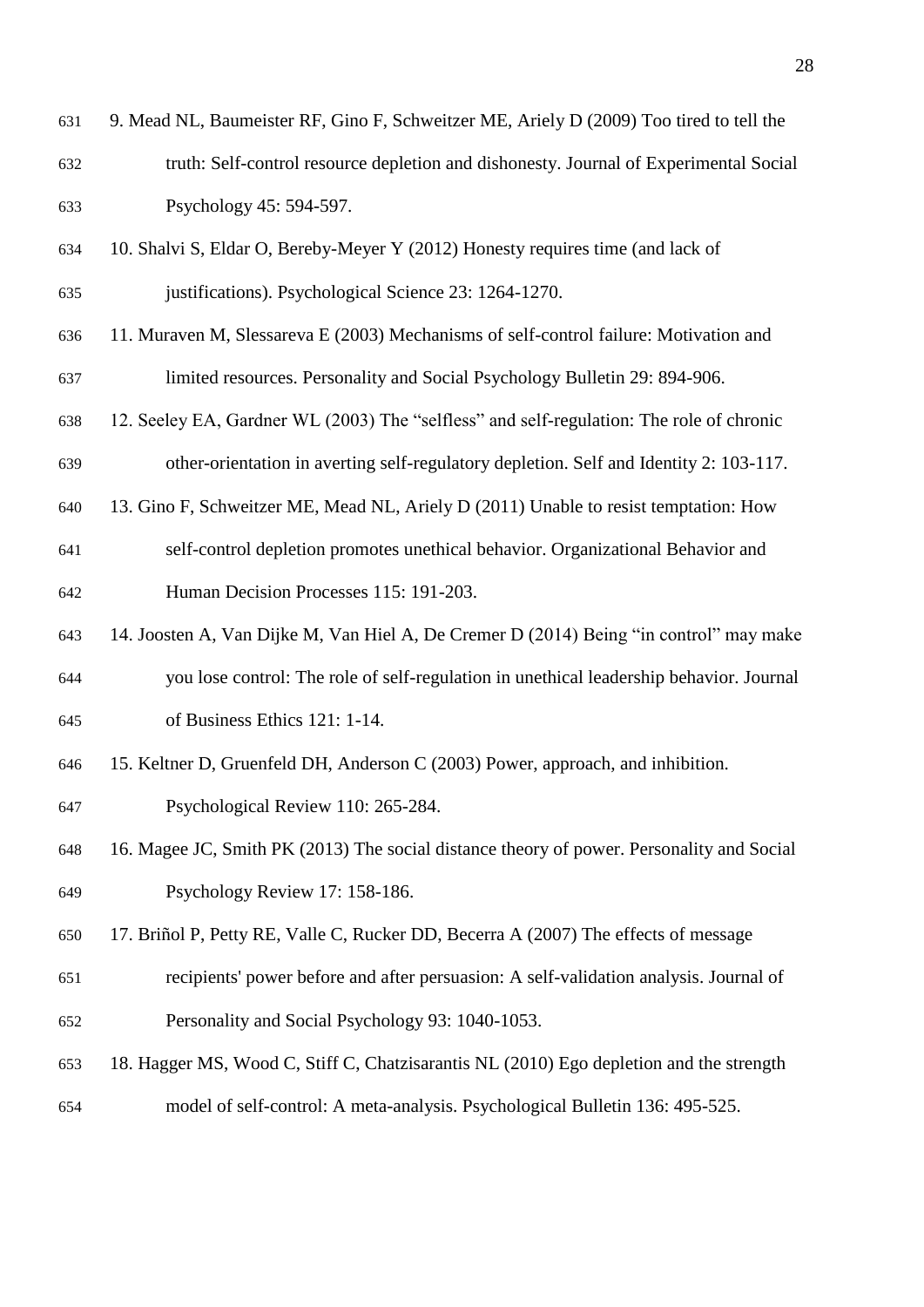- 19. Aquino K, Reed II A (2002) The self-importance of moral identity. Journal of Personality and Social Psychology 83: 1423-1440.
- 20. Shao R, Aquino K, Freeman D (2008) Beyond moral reasoning: A review of moral identity research and its implications for business ethics. Business Ethics Quarterly 18: 513-540.
- 21. Hardy SA, Carlo G (2005) Identity as a source of moral motivation. Human Development 48: 232-256.
- 22. Baumeister RF, Heatherton TF, Dianne M (1994) Losing control: How and why people fail at self-regulation. San Diego: Academic Press.
- 23. Tangney JP, Baumeister RF, Boone AL (2004) High self‐control predicts good adjustment, less pathology, better grades, and interpersonal success. Journal of Personality 72: 271-324.
- 24. Mischel W (1974) Processes in delay of gratification. In: Berkowitz L, editor. Advances in experimental social psychology. New York: Academic Press. pp. 249-292.
- 25. Baumeister RF, Vohs KD, Tice DM (2007) The strength model of self-control. Current Directions in Psychological Science 16: 351-355.
- 26. Baumeister RF, Bratslavsky E, Muraven M, Tice DM (1998) Ego depletion: Is the active self a limited resource? Journal of Personality and Social Psychology 74: 1252-1265.
- 27. Muraven M, Tice DM, Baumeister RF (1998) Self-control as a limited resource:
- Regulatory depletion patterns. Journal of Personality and Social Psychology 74: 774- 789.
- 28. DeWall CN, Baumeister RF, Stillman TF, Gailliot MT (2007) Violence restrained: Effects of self-regulation and its depletion on aggression. Journal of Experimental Social Psychology 43: 62-76.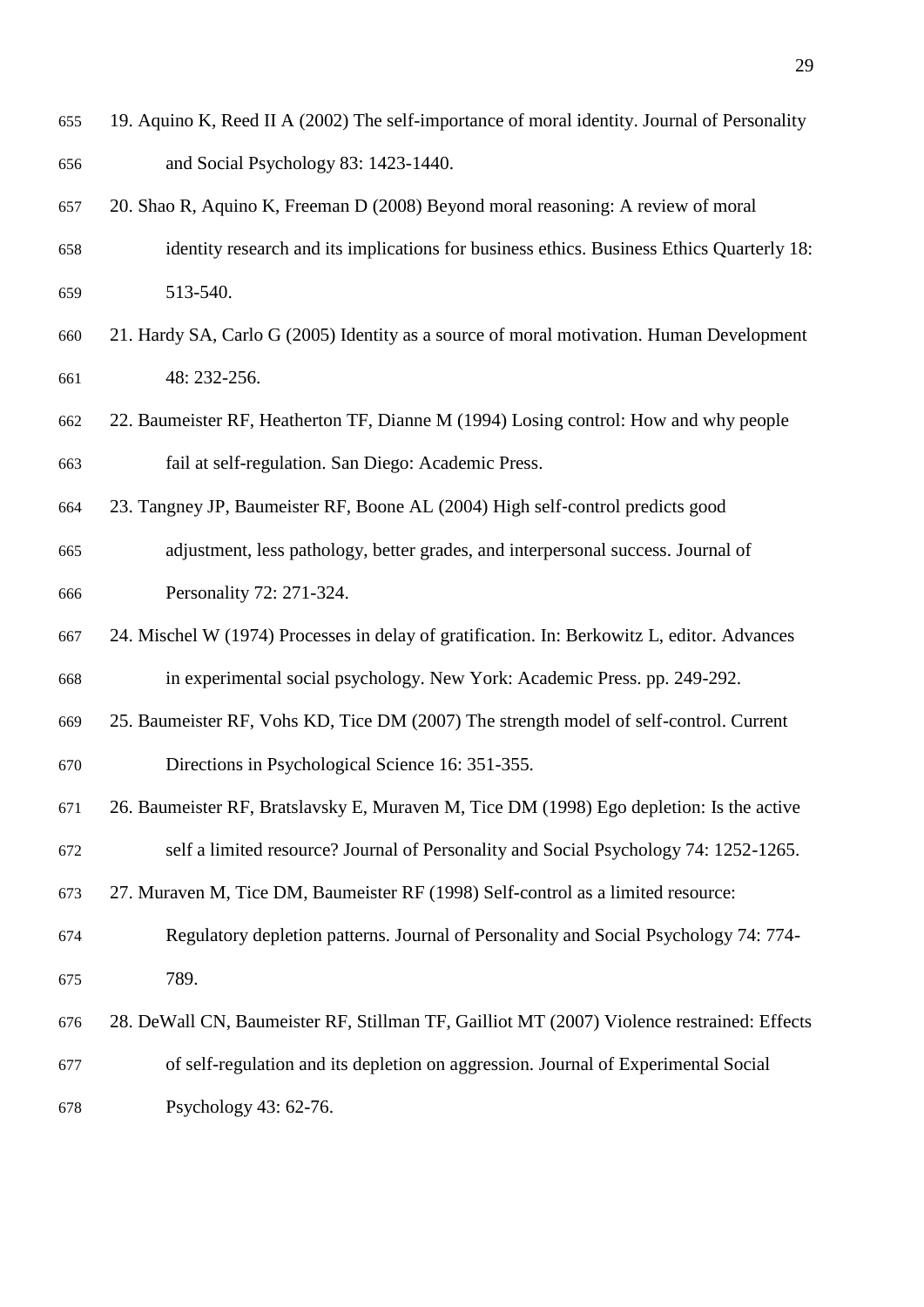| 679 | 29. Aquino K, Freeman D, Reed II A, Lim VK, Felps W (2009) Testing a social-cognitive        |
|-----|----------------------------------------------------------------------------------------------|
| 680 | model of moral behavior: The interactive influence of situations and moral identity          |
| 681 | centrality. Journal of Personality and Social Psychology 97: 123-141.                        |
| 682 | 30. Narvaez D, Lapsley DK, Hagele S, Lasky B (2006) Moral chronicity and social              |
| 683 | information processing: Tests of a social cognitive approach to the moral personality.       |
| 684 | Journal of Research in Personality 40: 966-985.                                              |
| 685 | 31. Blasi A (1980) Bridging moral cognition and moral action: A critical review of the       |
| 686 | literature. Psychological Bulletin 88: 1-45.                                                 |
| 687 | 32. Mayer DM, Aquino K, Greenbaum RL, Kuenzi M (2012) Who displays ethical                   |
| 688 | leadership, and why does it matter? An examination of antecedents and consequences           |
| 689 | of ethical leadership. Academy of Management Journal 55: 151-171.                            |
| 690 | 33. Reed II A, Aquino KF (2003) Moral identity and the expanding circle of moral regard      |
| 691 | toward out-groups. Journal of Personality and Social Psychology 84: 1270-1286.               |
| 692 | 34. Reynolds SJ, Ceranic TL (2007) The effects of moral judgment and moral identity on       |
| 693 | moral behavior: An empirical examination of the moral individual. Journal of Applied         |
| 694 | Psychology 92: 1610-1624.                                                                    |
| 695 | 35. Sage L, Kavussanu M, Duda J (2006) Goal orientations and moral identity as predictors of |
| 696 | prosocial and antisocial functioning in male association football players. Journal of        |
| 697 | Sports Sciences 24: 455-466.                                                                 |
| 698 | 36. Barriga AQ, Morrison EM, Liau AK, Gibbs JC (2001) Moral cognition: Explaining the        |
| 699 | gender difference in antisocial behavior. Merrill-Palmer Quarterly 47: 532-562.              |
| 700 | 37. Rawls J (1971) A theory of justice. Cambridge, MA: Harvard University Press.             |
| 701 | 38. Kant I (2005) Groundwork for the metaphysics of morals. Ontario, Canada: Broadview       |
| 702 | Press. (Original work published 1785).                                                       |
| 703 | 39. Nozick R (1974) Anarchy, state, and utopia. Oxford, UK: Blackwell.                       |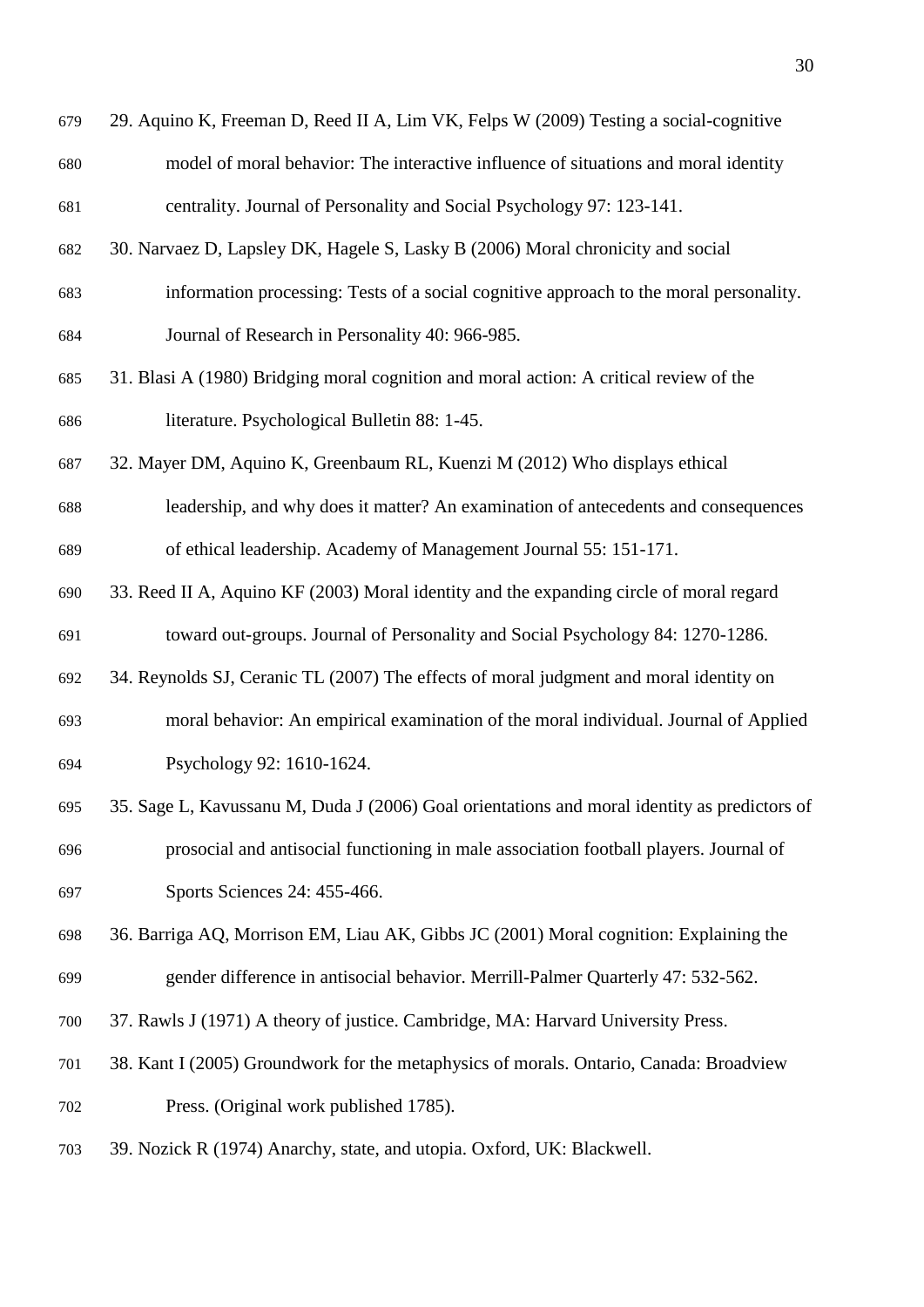- 40. Morrison EW (2006) Doing the job well: An investigation of pro-social rule breaking. Journal of Management 32: 5-28.
- 41. Bell SJ, Menguc B (2002) The employee-organization relationship, organizational
- citizenship behaviors, and superior service quality. Journal of Retailing 78: 131-146.
- 42. Rilling JK, Gutman DA, Zeh TR, Pagnoni G, Berns GS, et al. (2002) A neural basis for social cooperation. Neuron 35: 395-405.
- 43. Smith KD, Keating JP, Stotland E (1989) Altruism reconsidered: The effect of denying feedback on a victim's status to empathic witnesses. Journal of Personality and Social
- Psychology 57: 641-650.
- 44. Grusec JE (1991) Socializing concern for others in the home. Developmental Psychology 27: 338-342.
- 45. Batson CD, Kobrynowicz D, Dinnerstein JL, Kampf HC, Wilson AD (1997) In a very different voice: Unmasking moral hypocrisy. Journal of Personality and Social
- Psychology 72: 1335-1348.
- 46. Fiske ST (1993) Controlling other people: The impact of power on stereotyping.
- American Psychologist 48: 621-628.
- 47. French Jr JR, Raven B (1959) The bases of social power. In: Cartwright D, editor. Studies in social power. Ann Arbor, Michigan: Institute for Social Research. pp. 150-167.
- 48. DeCelles KA, DeRue DS, Margolis JD, Ceranic TL (2012) Does power corrupt or enable?
- When and why power facilitates self-interested behavior. Journal of Applied Psychology 97: 681-689.
- 
- 49. Magee JC, Galinsky AD (2008) Social hierarchy: The self‐reinforcing nature of power and status. The Academy of Management Annals 2: 351-398.
- 50. Anderson C, Galinsky AD (2006) Power, optimism, and risk-taking. European Journal of Social Psychology 36: 511-536.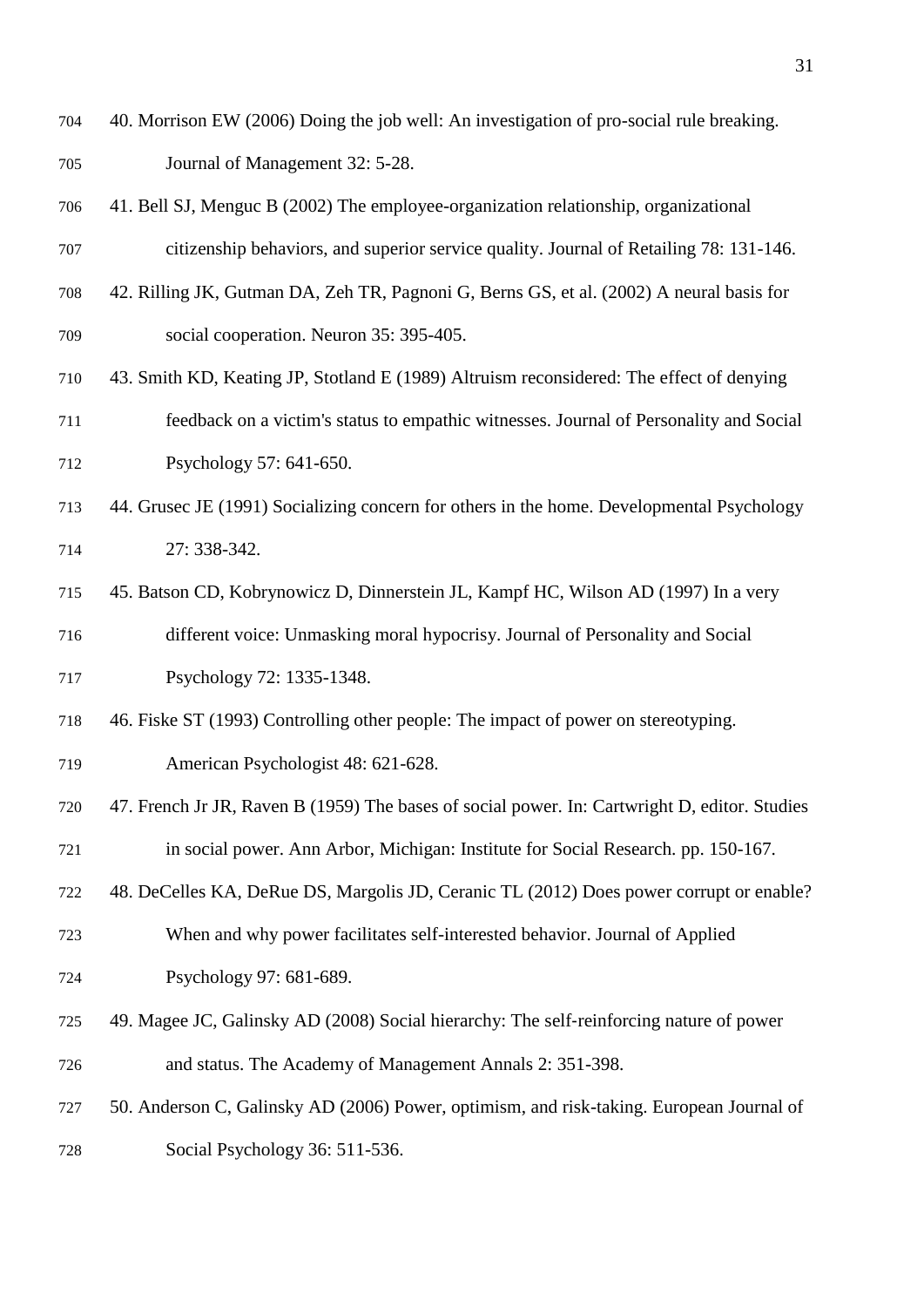| 729 | 51. Galinsky AD, Gruenfeld DH, Magee JC (2003) From power to action. Journal of |
|-----|---------------------------------------------------------------------------------|
| 730 | Personality and Social Psychology 85: 453-466.                                  |

- 52. Kipnis D (1972) Does power corrupt? Journal of Personality and Social Psychology 24: 33-41.
- 53. Galinsky AD, Magee JC, Inesi ME, Gruenfeld DH (2006) Power and perspectives not taken. Psychological Science 17: 1068-1074.
- 54. Van Kleef GA, Oveis C, Van der Löwe I, LuoKogan A, Goetz J, et al. (2008) Power, distress, and compassion. Turning a blind eye to the suffering of others. Psychological 737 Science 19: 1315-1322.
- 55. Hoogervorst N, De Cremer D, Van Dijke M, Mayer DM (2012) When do leaders
- sacrifice? The effects of sense of power and belongingness on leader self-sacrifice.
- The Leadership Quarterly 23: 883-896.
- 56. Chen S, Lee-Chai AY, Bargh JA (2001) Relationship orientation as a moderator of the
- effects of social power. Journal of Personality and Social Psychology 80: 173-187.
- 57. Wisse B, Rus D (2012) Leader self-concept and self-interested behavior: The moderating
- role of power. Journal of Personnel Psychology 11: 40-48.
- 58. Podsakoff PM, MacKenzie SB, Lee J-Y, Podsakoff NP (2003) Common method biases in
- behavioral research: A critical review of the literature and recommended remedies.
- Journal of Applied Psychology 88: 879-903.
- 59. Organ DW (1988) Organizational citizenship behavior: The good soldier syndrome.
- Lexington, MA: Lexington.
- 60. Guinote A, Weick M, Cai A (2012) Does power magnify the expression of dispositions?
- Psychological Science 23: 475-482.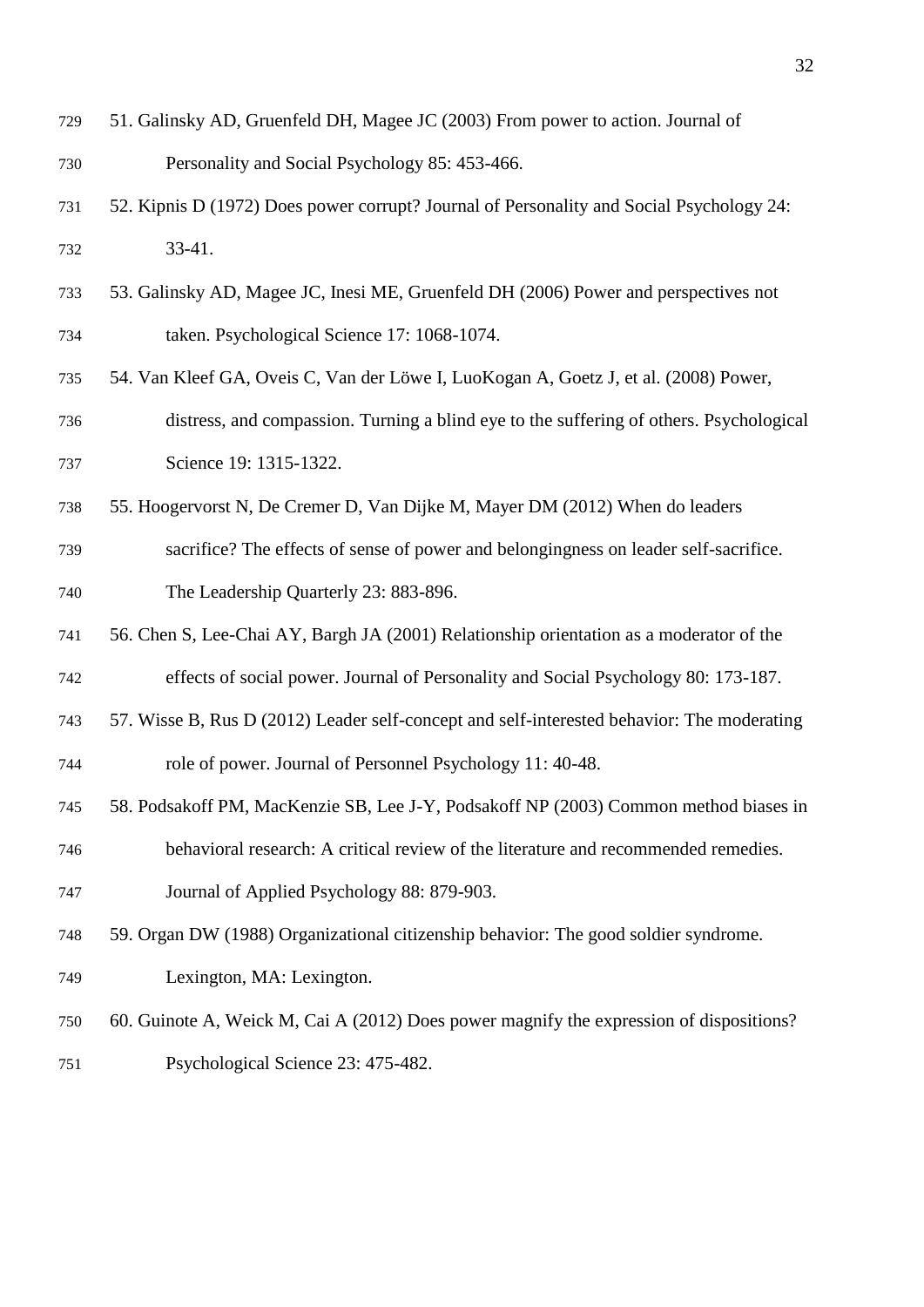| 752 | 61. Fischer P, Greitemeyer T, Frey D (2007) Ego depletion and positive illusions: Does the |
|-----|--------------------------------------------------------------------------------------------|
| 753 | construction of positivity require regulatory resources? Personality and Social            |
| 754 | Psychology Bulletin 33: 1306-1321.                                                         |

- 62. Wheeler SC, Briñol P, Hermann AD (2007) Resistance to persuasion as self-regulation: Ego-depletion and its effects on attitude change processes. Journal of Experimental
- Social Psychology 43: 150-156.
- 63. Balliet D, Joireman J (2010) Ego depletion reduces proselfs' concern with the well-being of others. Group Processes & Intergroup Relations 13: 227-239.
- 64. Van Dijke M, De Cremer D, Brebels L, Van Quaquebeke N (2013) Willing and able:
- Action-state orientation and the relation between procedural justice and employee cooperation. Journal of Management: In press.
- 65. Zhong C-B, Liljenquist K (2006) Washing away your sins: Threatened morality and physical cleansing. Science 313: 1451-1452.
- 66. Tobin J (1958) Estimation of relationships for limited dependent variables. Econometrica 26: 24-36.
- 67. Aiken LS, West SG (1991) Multiple regression: Testing and interpreting interactions. Newbury Park, CA: Sage. XI, 212 S. p.
- 68. Anderson C, John OP, Keltner D (2012) The personal sense of power. Journal of Personality 80: 313-344.
- 69. Moorman RH, Blakely GL (1995) Individualism‐collectivism as an individual difference predictor of organizational citizenship behavior. Journal of Organizational Behavior 16: 127-142.
- 70. Spector PE, Brannick MT (2011) Methodological urban legends: The misuse of statistical control variables. Organizational Research Methods 14: 287-305.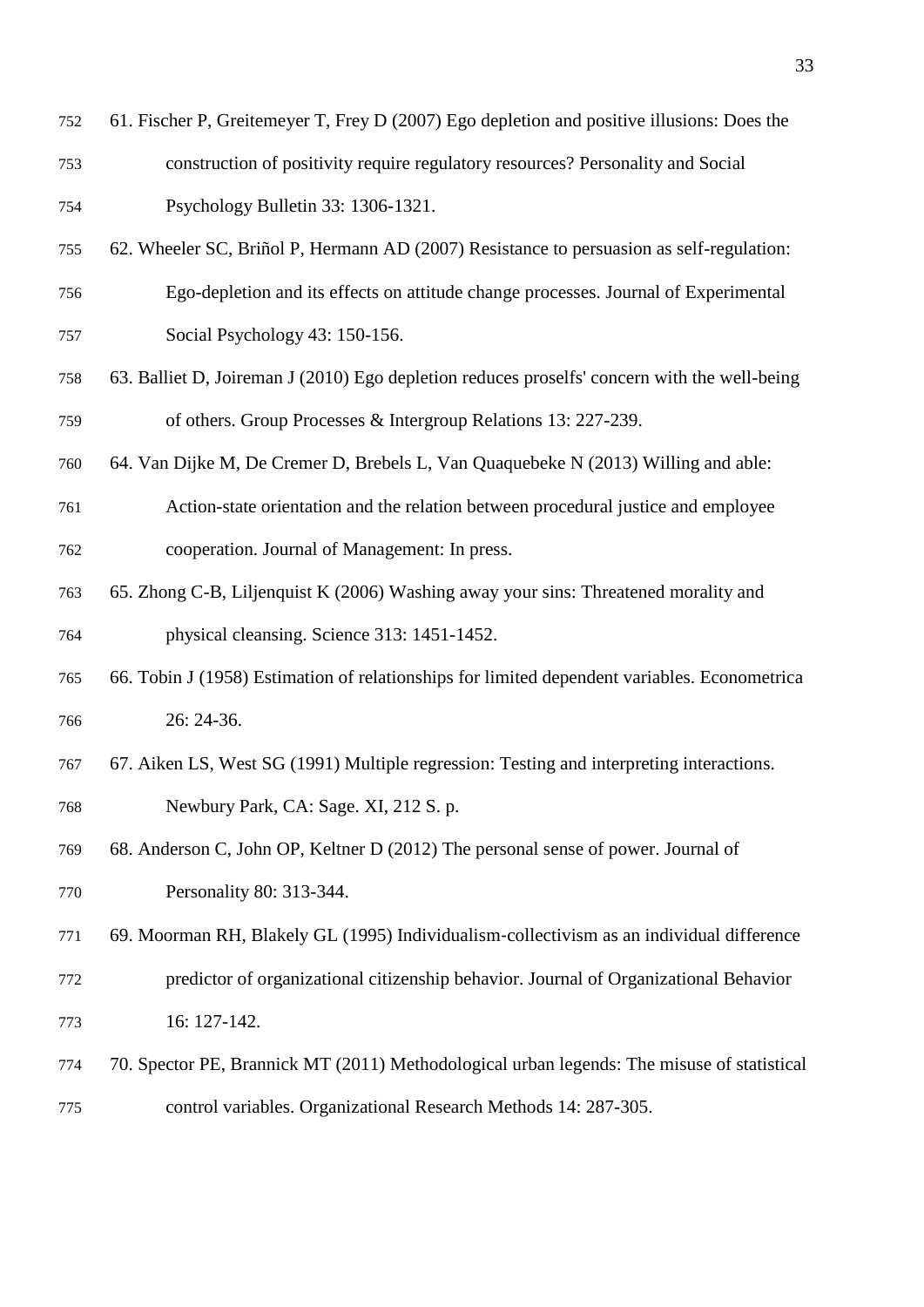- 71. Stucke TS, Baumeister RF (2006) Ego depletion and aggressive behavior: Is the inhibition of aggression a limited resource? European Journal of Social Psychology 36: 1-13.
- 72. Bandura A (1977) Social learning theory. Upper Saddle River, NJ: Prentice Hall.
- 73. Bandura A (1986) Social foundations of thought and action: A cognitive social theory. Upper Saddle River, NJ: Prentice Hall.
- 74. Mayer DM, Kuenzi M, Greenbaum R, Bardes M, Salvador RB (2009) How low does
- ethical leadership flow? Test of a trickle-down model. Organizational Behavior and Human Decision Processes 108: 1-13.
- 75. Lee K, Allen NJ (2002) Organizational citizenship behavior and workplace deviance: The role of affect and cognitions. Journal of Applied Psychology 87: 131-142.
- 76. Mulder LB, Van Dijk E, De Cremer D, Wilke HAM (2006) Undermining trust and
- cooperation: The paradox of sanctioning systems in social dilemmas. Journal of Experimental social psychology 42: 147-162.
- 77. Tenbrunsel AE, Messick DM (1999) Sanctioning systems, decision frames, and cooperation. Administrative Science Quarterly 44: 684-707.
- 78. Galinsky AD, Magee JC, Gruenfeld DH, Whitson JA, Liljenquist KA (2008) Power
- reduces the press of the situation: Implications for creativity, conformity, and
- dissonance. Journal of Personality and Social Psychology 95: 1450-1466.
- 79. Reed II A, Aquino K, Levy E (2007) Moral identity and judgments of charitable behaviors. Journal of Marketing 71: 178-193.
- 80. Martin KD, Cullen JB (2006) Continuities and extensions of ethical climate theory: A meta-analytic review. Journal of Business Ethics 69: 175-194.
- 81. Mayer DM, Kuenzi M, Greenbaum RL (2010) Examining the link between ethical
- leadership and employee misconduct: The mediating role of ethical climate. Journal of
- Business Ethics 95: 7-16.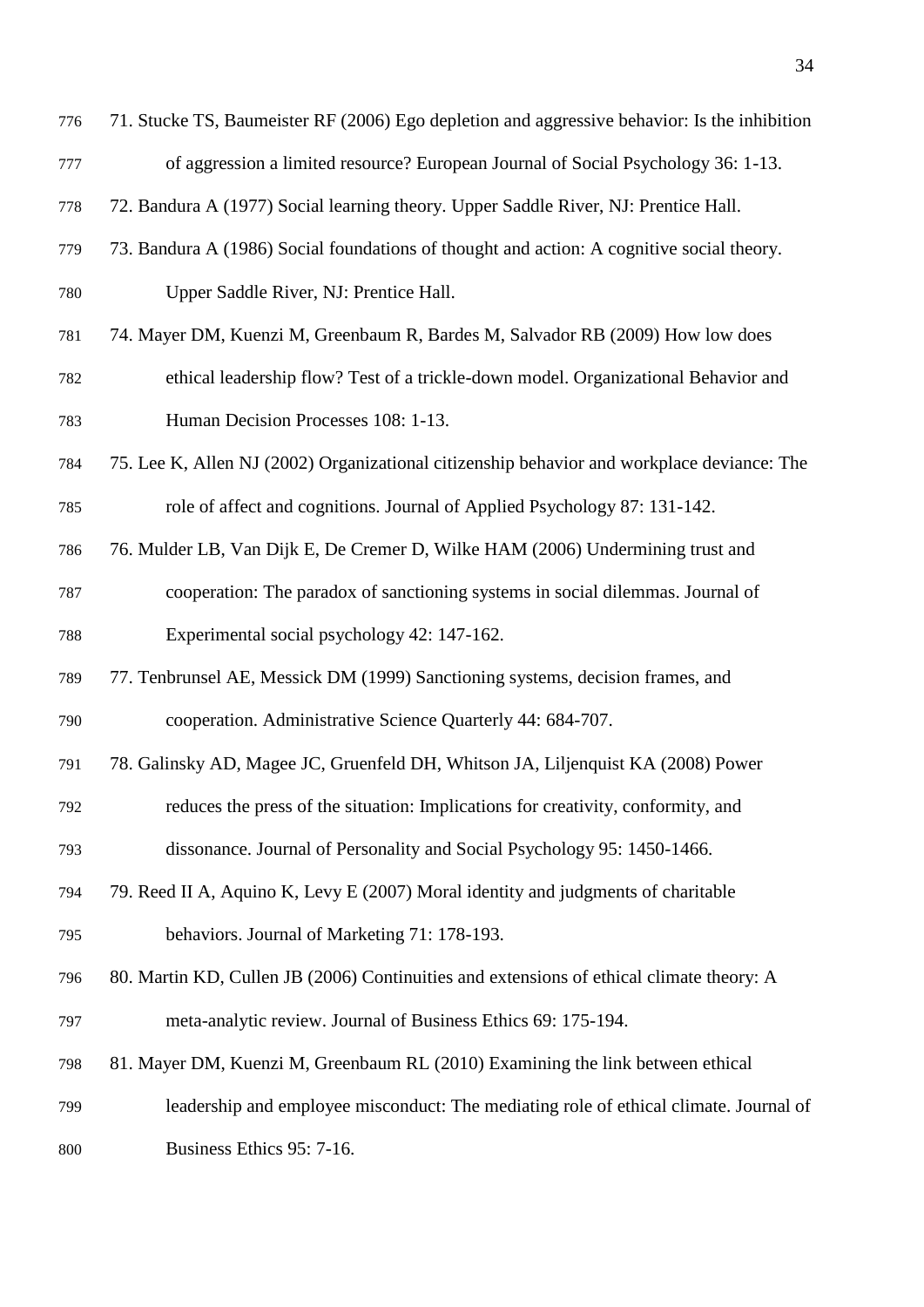| 801 | 82. Allen TD, Barnard S, Rush MC, Russell JE (2000) Ratings of organizational citizenship |
|-----|-------------------------------------------------------------------------------------------|
| 802 | behavior: Does the source make a difference? Human Resource Management Review             |
| 803 | 10: 97-114.                                                                               |
| 804 |                                                                                           |
| 805 |                                                                                           |
| 806 |                                                                                           |
| 807 |                                                                                           |
| 808 |                                                                                           |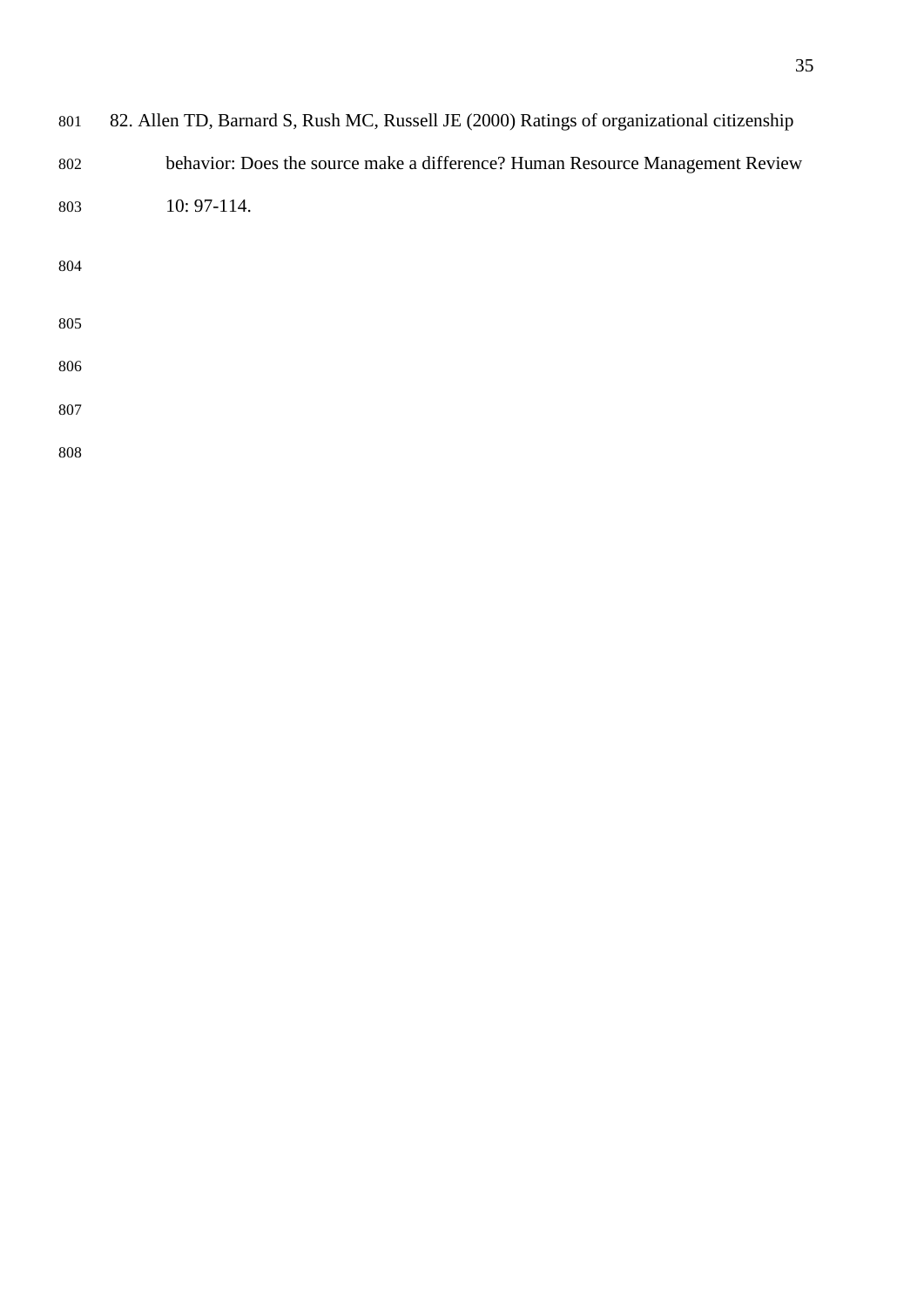#### Footnotes

810 <sup>1</sup> Three respondents were not included in the analyses because they did not follow the instructions of the power manipulation. Inclusion of these three respondents in our analyses did not change any of the results. Most importantly, the predicted three-way interaction 813 remained significant,  $\beta = .29$ ,  $p = .01$ .

 <sup>2</sup> We also conducted regression analyses in which the manipulation checks were predicted by the depletion manipulation, power manipulation, participants' moral identity, and the corresponding interaction terms. These analyses produced similar results to those presented in 817 the main text. Specifically, power increased how powerful participants felt,  $\beta = .75$ ,  $p < .001$ , 818 and decreased reported feelings of powerlessness,  $\beta = -.30$ ,  $p = .01$ . Furthermore, participants in the high power condition were rated significantly more powerful than participants in the 820 low power condition,  $\beta = .83$ ,  $p < .001$ . Finally, depletion increased ratings of how hard,  $\beta =$ 821 .43,  $p < .001$ , and habit-breaking the task was,  $\beta = .35$ ,  $p = .001$ . In none of the analyses, other main or interaction effects were significant.

<sup>3</sup> We also conducted OLS regression analyses. These analyses produced similar results as the Tobit regression analyses. Most importantly, the predicted three-way interaction was 825 significant,  $\beta = .28$ ,  $p = .02$ .

<sup>4</sup> Focal employees who could be included in the analyses (i.e., because they had a coworker who was also willing to participate) did not differ from focal employees who could not be included in the analyses with regard to their mean level on the demographic variables and focal predictors. There was one exception: focal employees who could be included worked longer in their current organization than focal employees who were not included. This is most likely because longer tenure increases the likelihood of developing social connections with colleagues. This should make it easier to find a coworker willing to participate.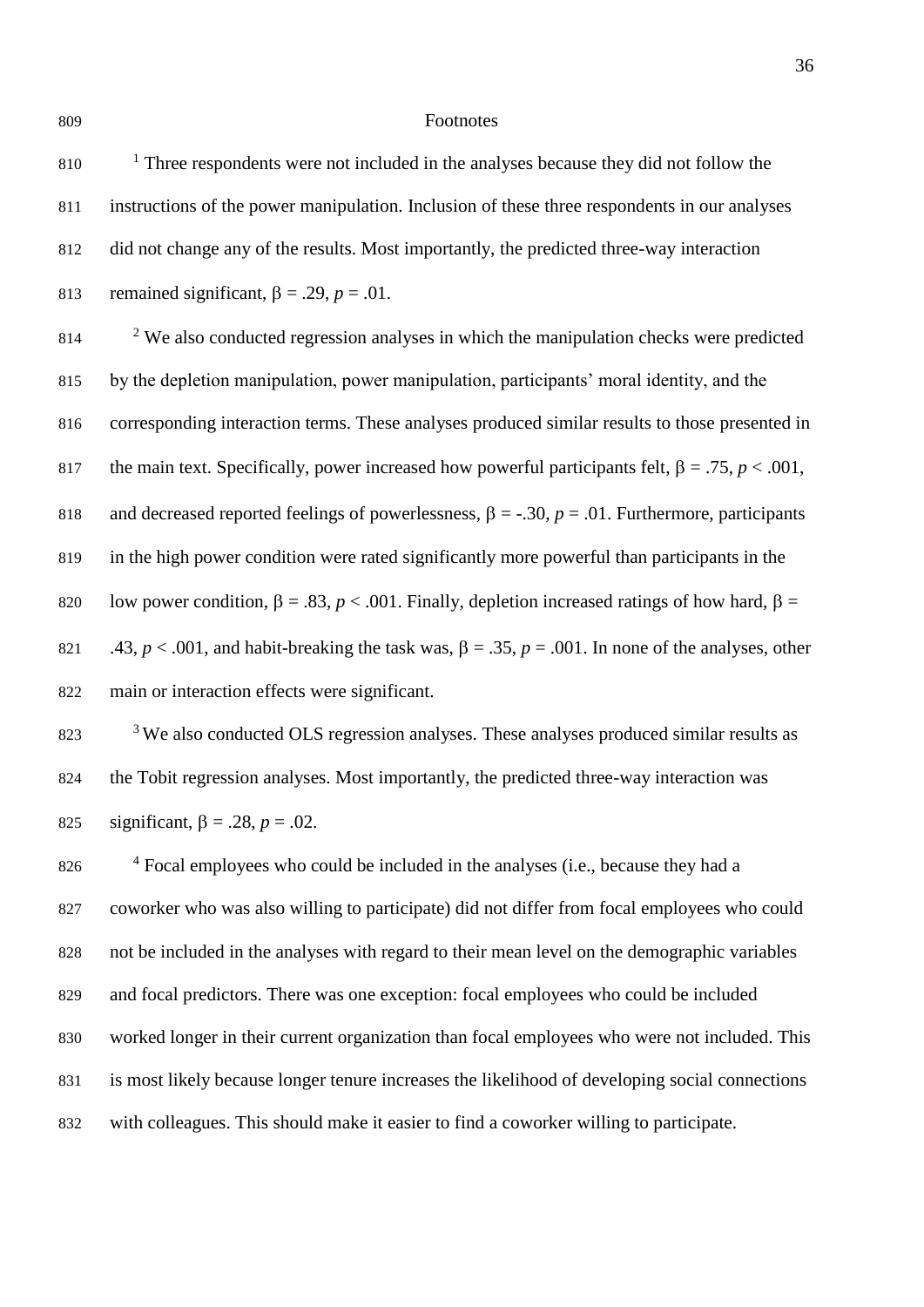- In addition, we also tested whether the correlations between the study variables were
- significantly different between included and not included employees. The correlations
- between the study's variables (Bonferroni corrected) did not differ between the two groups of
- focal employees. These analyses give us little reason to think that selection biases impacted
- our results and conclusions.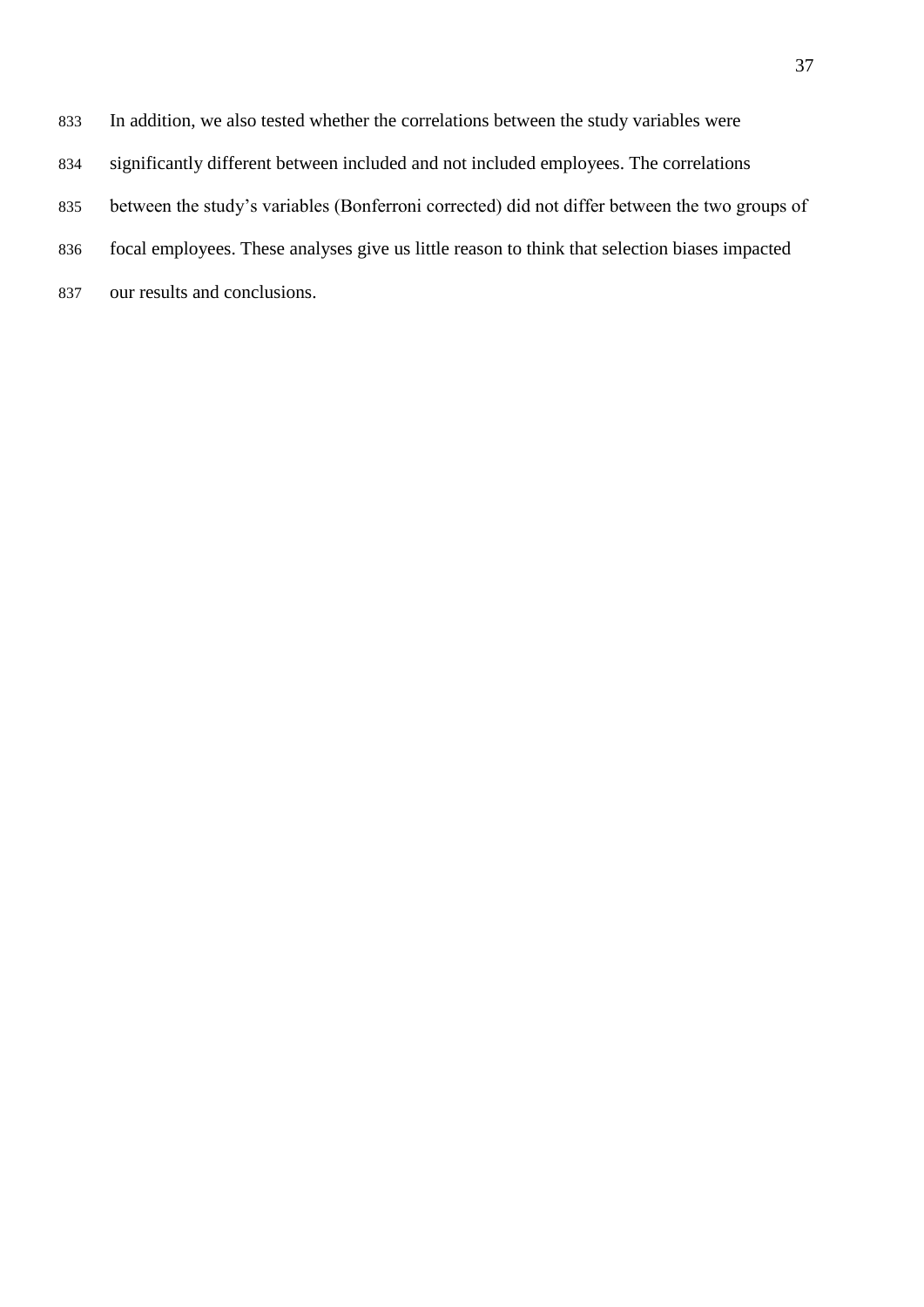*Figure 1a.* Helping as a function of depletion and moral identity for participants high in power.

 *Figure 1b.* Helping as a function of depletion and moral identity for participants low in power. 

*Figure 2a.* OCB (coworker rating) as a function of depletion and moral identity for high

power employees.

*Figure 2b.* OCB (coworker rating) as a function of depletion and moral identity for low power

employees.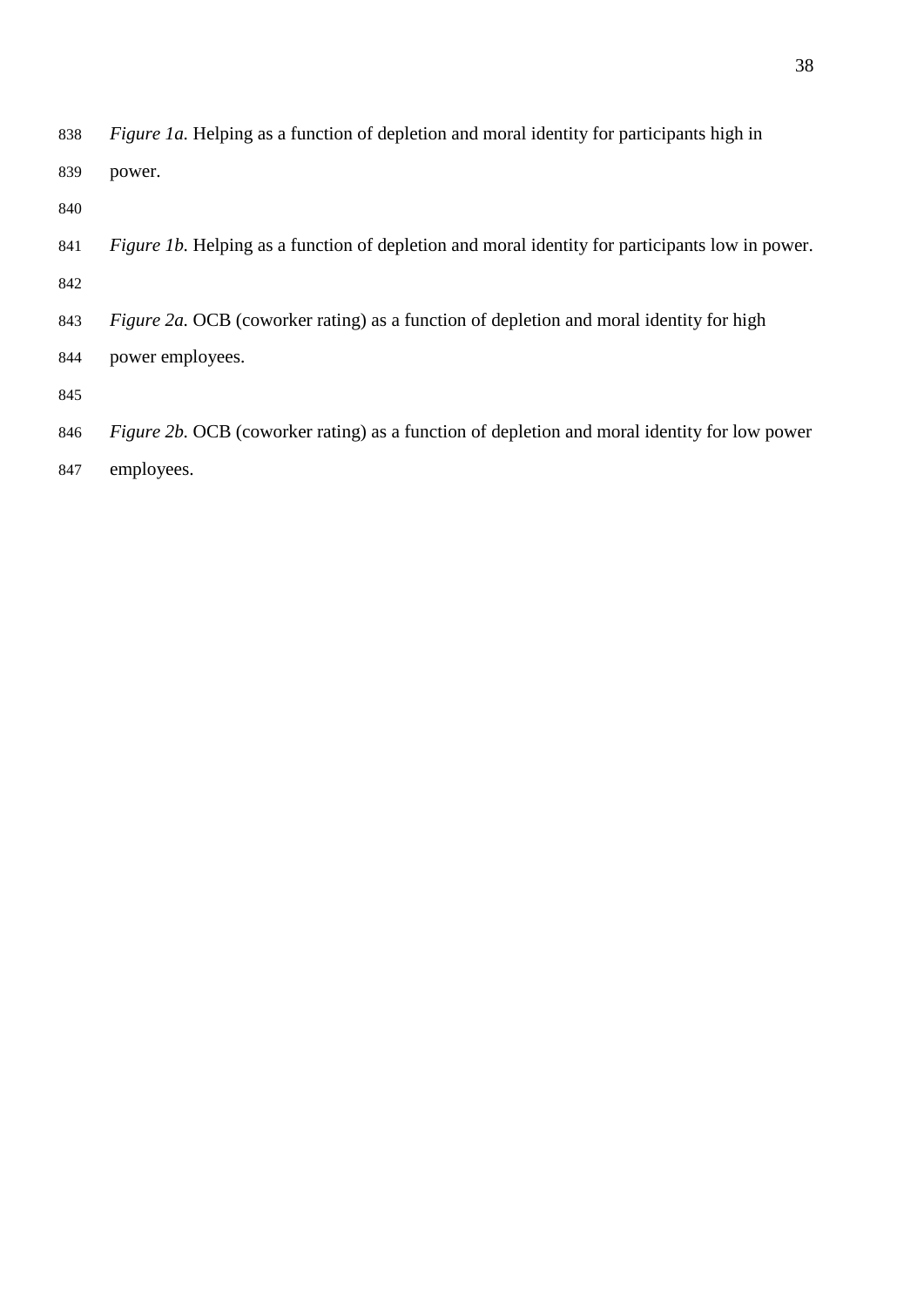# 848 Table 1

| Variables                   | B       | SE B | β       |
|-----------------------------|---------|------|---------|
| Self-control depletion (SD) | $-1.26$ | 2.11 | $-0.06$ |
| Moral identity (MI)         | 5.24    | 3.90 | .15     |
| Power $(P)$                 | $-0.34$ | 2.11 | $-.02$  |
| $SD \times MI$              | 1.24    | 3.90 | .04     |
| $SD \times P$               | $-2.14$ | 2.11 | $-.11$  |
| $MI \times P$               | 3.66    | 3.90 | .11     |
| SD x MI x P                 | 11.55   | 3.92 | $.34**$ |

849 *Results of Hierarchical Regression Analysis for Helping in Study 1*

850 *Note.* Final model: -2 log likelihood = -311.39,  $\chi^2$  (7) = 11.29, *p* = .13. *B* = unstandardized 851 regression coefficient;  $\beta$  = standardized regression coefficient. For the self-control depletion 852 manipulation, -1 denotes no self-control depletion; 1 denotes self-control depletion. For the

853 power manipulation, -1 denotes low power; 1 denotes high power.

854  $\ast p < .05. \ast \ast p < .01.$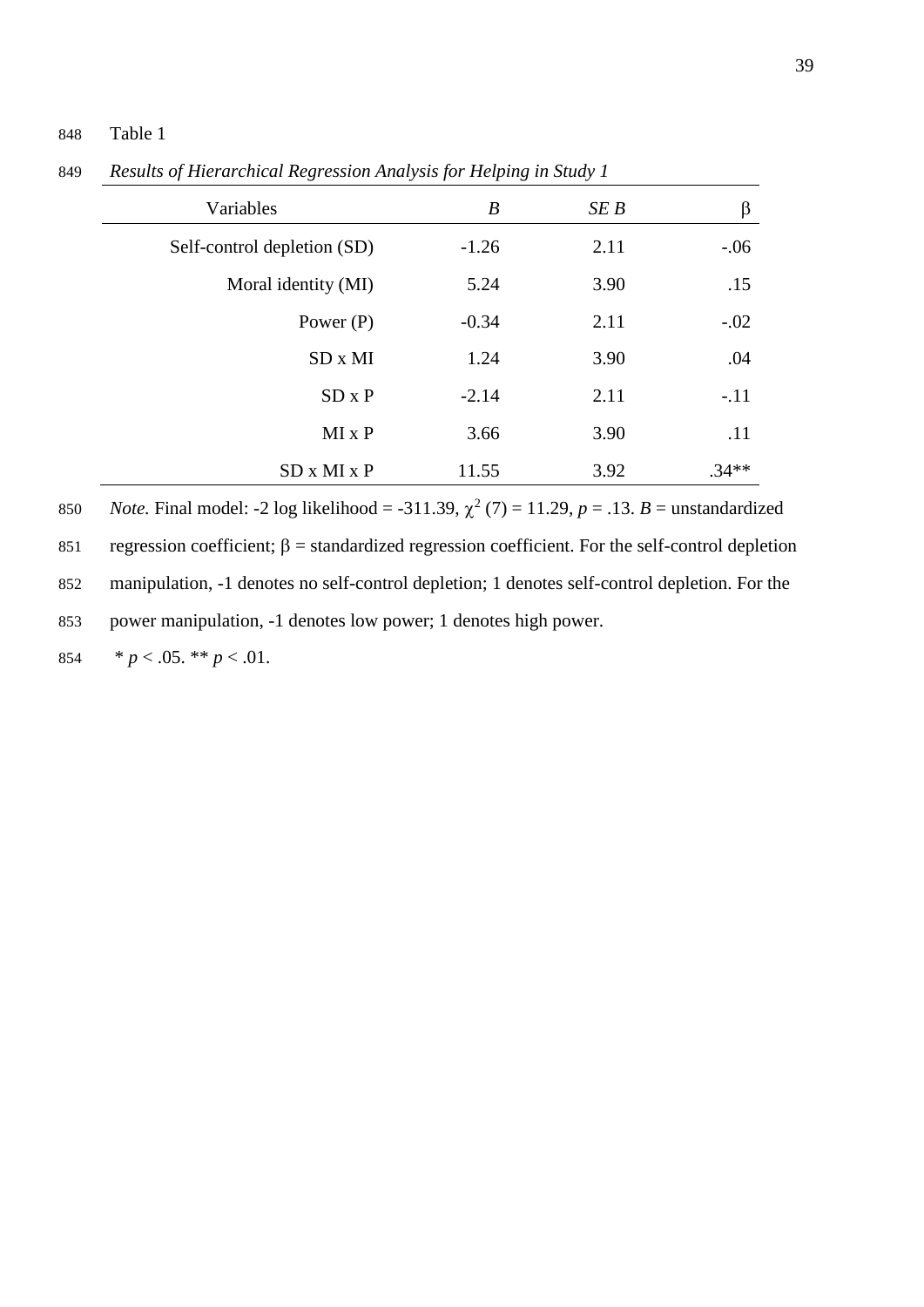| $\mathbf{r}$                    |       |                   |              |                |         |                |         |         |        |         |         |     |
|---------------------------------|-------|-------------------|--------------|----------------|---------|----------------|---------|---------|--------|---------|---------|-----|
| Variable                        | M     | $\boldsymbol{SD}$ | $\mathbf{1}$ | $\overline{2}$ | 3       | $\overline{4}$ | 5       | 6       | $\tau$ | 8       | 9       | 10  |
| 1. Self-control depletion       | 2.29  | 0.93              | (.72)        |                |         |                |         |         |        |         |         |     |
| 2. Moral identity               | 4.02  | 0.70              | $-.19$       | (.77)          |         |                |         |         |        |         |         |     |
| 3. Power                        | 3.51  | 0.77              | $-.23*$      | $.30**$        | (.89)   |                |         |         |        |         |         |     |
| 4. OCB (colleague rating)       | 3.87  | 0.52              | $-19$        | $.36**$        | $.27**$ | (.91)          |         |         |        |         |         |     |
| 5. Age (focal)                  | 44.13 | 11.37             | $-.22*$      | $-.15$         | $-.03$  | $-.04$         |         |         |        |         |         |     |
| 6. Gender (focal)               | 1.41  | 0.50              | $-.05$       | .13            | .15     | .20            | .04     |         |        |         |         |     |
| 7. Tenure (focal)               | 12.83 | 10.80             | $-.11$       | $-.14$         | $-.09$  | .01            | $.66**$ | $-.03$  |        |         |         |     |
| 8. Education level (focal)      | 3.57  | 1.03              | $-.05$       | $.25*$         | .18     | .09            | $-.12$  | $-.09$  | $-.13$ |         |         |     |
| 9. Age (colleague)              | 42.96 | 10.98             | $-12$        | $-.17$         | .00     | $-.18$         | $.32**$ | .06     | .11    | $-.19$  |         |     |
| 10. Gender (colleague)          | 1.50  | 0.50              | $-.20$       | $.29**$        | .14     | $.27**$        | $-.12$  | $.67**$ | $-.13$ | .10     | $-.19$  |     |
| 11. Education level (colleague) | 3.36  | 0.91              | $-.08$       | $.27**$        | $.31**$ | .07            | $-.04$  | $-.15$  | .03    | $.64**$ | $-.22*$ | .05 |

856 *Descriptive Statistics and Intercorrelations of Study 2 Measures*

857 *Note*. N = 94. Internal reliabilities (coefficient alphas) are provided in parentheses on the diagonal. For gender, 1 denotes males, 2 denotes

858 females.

859  $* p \leq .05.$  \*\*  $p \leq .01$ .